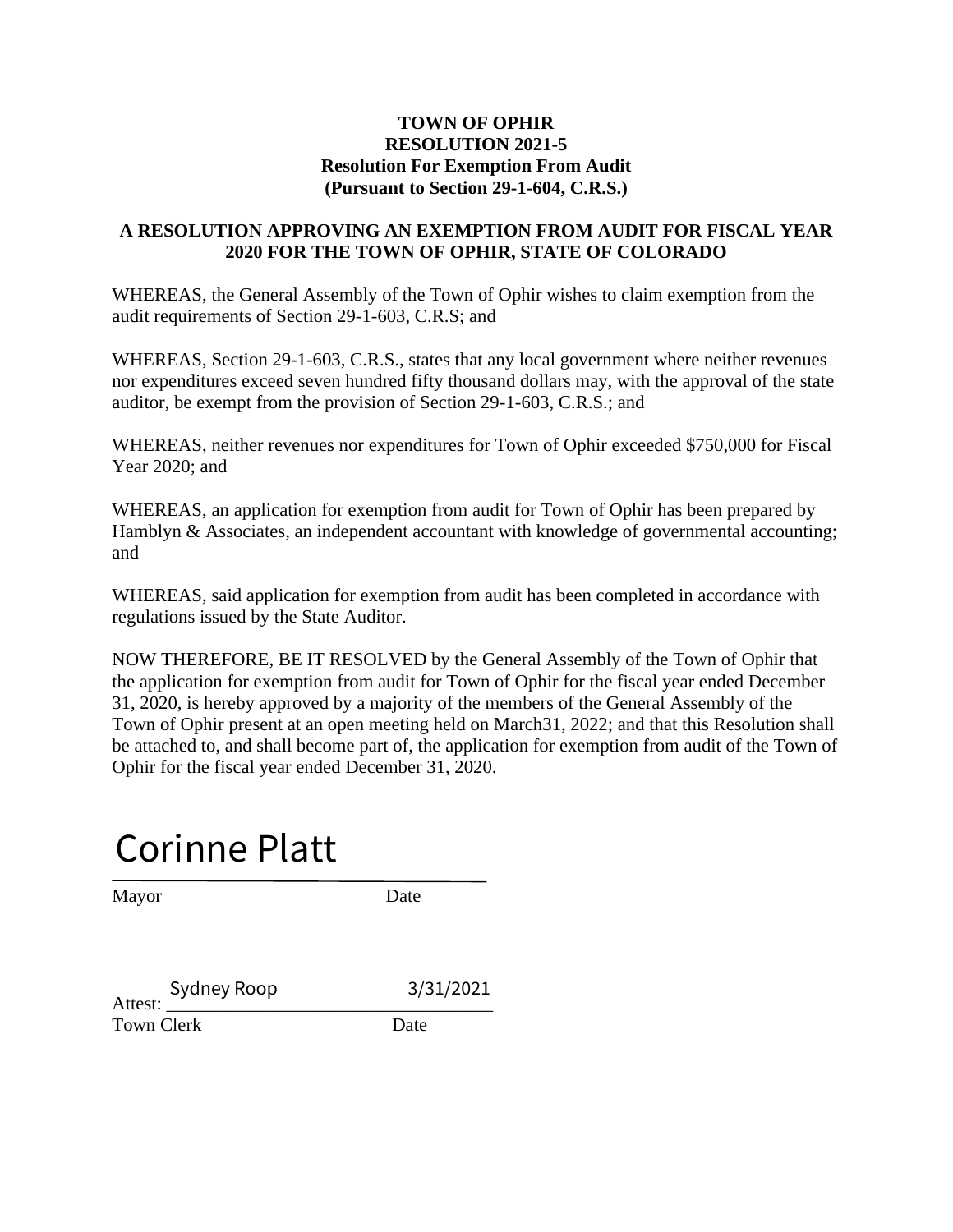#### **APPLICATION FOR EXEMPTION FROM AUDIT**

# LONG FORM

## FOR LOCAL GOVERNMENTS WITH EITHER REVENUES OR EXPENDITURES MORE THAN \$100,000 BUT NOT MORE THAN \$750,000

Under the Local Government Audit Law (Section 29-1-601, et seq., C.R.S.) any local government may apply for an exemption from audit if neither revenues nor expenditures exceed \$750,000 for the year.

**If your local government has either revenues or expenditures of LESS than \$100,000, use the SHORT FORM.**

#### EXEMPTIONS FROM AUDIT ARE NOT AUTOMATIC

To qualify for exemption from audit, a local government must complete an Application for Exemption from Audit EACH YEAR and submit it to the Office of the State Auditor (OSA) for approval.

Any preparer of an Application for Exemption from Audit must be an independent accountant with knowledge of governmental accounting.

Approval for an exemption from audit is granted only upon the review by the OSA.

#### **READ ALL INSTRUCTIONS BEFORE COMPLETING AND SUBMITTING THIS FORM**

 ALL APPLICATIONS MUST BE FILED WITH THE OSA WITHIN 3 MONTHS AFTER THE ACCOUNTING YEAR-END. FOR EXAMPLE, APPLICATIONS MUST BE RECEIVED BY THE OSA ON OR BEFORE MARCH 31 FOR GOVERNMENTS WITH A DECEMBER 31 YEAR-END. **GOVERNMENTAL ACTIVITY** SHOULD BE REPORTED ON THE **MODIFIED ACCRUAL BASIS PROPRIETARY ACTIVITY** SHOULD BE REPORTED ON A **BUDGETARY BASIS**

**POSTMARK DATES WILL NOT BE ACCEPTED AS PROOF OF SUBMISSION ON OR BEFORE THE STATUATORY DEADLINE** FOR YOUR REFERENCE, COLORADO REVISED STATUTES CAN BE FOUND AT THIS ADDRESS:

|  |  |  |  | PRIOR YEAR FORMS ARE OBSOLETE AND WILL NOT BE ACCEPTED. |  |
|--|--|--|--|---------------------------------------------------------|--|
|  |  |  |  |                                                         |  |

APPLICATIONS SUBMITTED ON FORMS OTHER THAN THOSE PRESCRIBED BY THE OSA WILL <u>NOT</u> BE ACCEPTED.

http://www.lexisnexis.com/hottopics/Colorado/

APPLICATIONS <u>MUST</u> BE FULLY AND ACCURATELY COMPLETED.

|                          | <b>CHECKLIST</b>                                                                                                                                                                                                                                                                                                               |                                                                                                                                  |  |  |  |  |  |  |  |  |
|--------------------------|--------------------------------------------------------------------------------------------------------------------------------------------------------------------------------------------------------------------------------------------------------------------------------------------------------------------------------|----------------------------------------------------------------------------------------------------------------------------------|--|--|--|--|--|--|--|--|
| $\overline{\mathcal{L}}$ | Has the preparer signed the application?                                                                                                                                                                                                                                                                                       | Checkout our new web portal. Register your account and submit                                                                    |  |  |  |  |  |  |  |  |
| □                        | Has the entity corrected all Prior Year Deficiencies as communicated by the OSA?                                                                                                                                                                                                                                               | electronic Applications for Exemption From Audit, Extension of<br>Time to File requests, Audited Financial Statements, and more! |  |  |  |  |  |  |  |  |
| $\mathbf{v}$             | Has the application been PERSONALLY reviewed and approved by the governing body?                                                                                                                                                                                                                                               | See the link below.                                                                                                              |  |  |  |  |  |  |  |  |
| $\sim$                   | Are all sections of the form complete, including responses to all of the questions?                                                                                                                                                                                                                                            | <b>OSA LG Web Portal</b>                                                                                                         |  |  |  |  |  |  |  |  |
| □                        | Did you include any relevant explanations for unusual items in the appropriate spaces at the end of each section?                                                                                                                                                                                                              |                                                                                                                                  |  |  |  |  |  |  |  |  |
| $\Box$                   | Will this application be submitted via Fax or Email?                                                                                                                                                                                                                                                                           |                                                                                                                                  |  |  |  |  |  |  |  |  |
|                          | If yes, have you read and understand the new Electronic Signature Policy? See<br>$\Box$<br>here<br>new policy                                                                                                                                                                                                                  |                                                                                                                                  |  |  |  |  |  |  |  |  |
|                          | $-0r-$                                                                                                                                                                                                                                                                                                                         |                                                                                                                                  |  |  |  |  |  |  |  |  |
|                          | Have you included a resolution?<br>□                                                                                                                                                                                                                                                                                           |                                                                                                                                  |  |  |  |  |  |  |  |  |
|                          | Does the resolution state that the governing body PERSONALLY reviewed and approved the resolution in an open public meeting?<br>$\Box$                                                                                                                                                                                         |                                                                                                                                  |  |  |  |  |  |  |  |  |
|                          | Has the resolution been signed by a MAJORITY of the governing body? (See sample resolution.)<br>$\Box$                                                                                                                                                                                                                         |                                                                                                                                  |  |  |  |  |  |  |  |  |
| П                        | Will this application be submitted via a mail service? (e.g. US Post Office, FedEx, UPS, courier.)                                                                                                                                                                                                                             |                                                                                                                                  |  |  |  |  |  |  |  |  |
|                          | If yes, does the application include ORIGINAL INK SIGNATURES from the MAJORITY of the governing body?<br>□                                                                                                                                                                                                                     |                                                                                                                                  |  |  |  |  |  |  |  |  |
|                          | <b>FILING METHODS</b>                                                                                                                                                                                                                                                                                                          |                                                                                                                                  |  |  |  |  |  |  |  |  |
|                          | <b>NEW METHOD!</b><br><b>WEB PORTAL:</b> Reigster and submit your Applications at our new portal:<br>https://apps.leg.co.gov/osa/lg<br><b>MAIL:</b> Office of the State Auditor<br><b>Local Government Audit Division</b><br>1525 Sherman St., 7th Floor<br>Denver, CO 80203<br>FAX: 303-869-3061<br>EMAIL: osa.lg@state.co.us |                                                                                                                                  |  |  |  |  |  |  |  |  |
|                          | QUESTIONS? 303-869-3000<br><b>IMPORTANT!</b>                                                                                                                                                                                                                                                                                   |                                                                                                                                  |  |  |  |  |  |  |  |  |
|                          |                                                                                                                                                                                                                                                                                                                                |                                                                                                                                  |  |  |  |  |  |  |  |  |

All Applications for Exemption from Audit are subject to review and approval by the Office of the State Auditor.

Governmental Activity should be reported on the Modified Accrual Basis

Proprietary Activity should be reported on the Cash or Budgetary Basis -- A Budget to GAAP reconciliation is provided in Part 3

Failure to file an application or denial of the request could cause the local government to lose its exemption from audit for that year and the ensuing year.

In that event, AN AUDIT SHALL BE REQUIRED.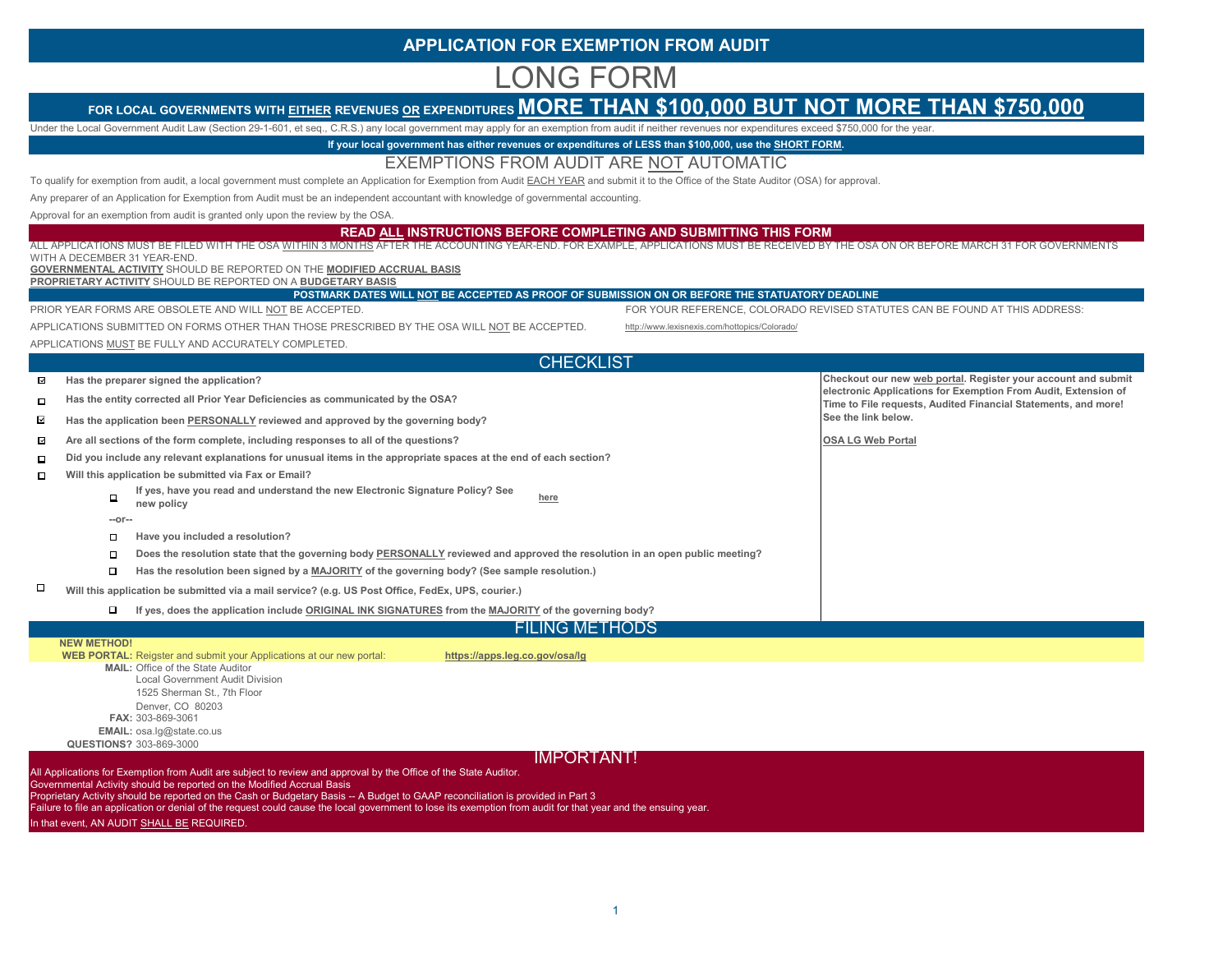| <b>APPLICATION FOR EXEMPTION FROM AUDIT.</b>            |  |
|---------------------------------------------------------|--|
| $\sim$ $\sim$ $\sim$ $\sim$ $\sim$ $\sim$ $\sim$ $\sim$ |  |

|                           | LONG FORM                       |                       |
|---------------------------|---------------------------------|-----------------------|
| <b>NAME OF GOVERNMENT</b> | <b>TOWN OF OPHIR</b>            | For the Year Ended    |
| <b>ADDRESS</b>            | <b>P.O. BOX 683</b>             | 12/31/2020            |
|                           | <b>OPHIR. CO 81426-4943</b>     | or fiscal year ended: |
|                           |                                 |                       |
| <b>CONTACT PERSON</b>     | <b>KEN HAYNES, TOWN MANAGER</b> |                       |
| <b>PHONE</b>              | (970) 728-4943                  |                       |
| <b>EMAIL</b>              | ADMIN@TOWN-OPHIR.CO.GOV         |                       |
| <b>FAX</b>                | (970) 728-2880                  |                       |

#### **CERTIFICATION OF PREPARER**

I certify that I am an independent accountant with knowledge of governmental accounting and that the information in the Application is complete and accurate to the best of my knowledge. I am aware that the Audit Law requir independent of the entity complete the application if revenues or expenditure are at least \$100,000 but not more than \$750,000, and that independent means someone who is separate from the entity. **NAME:LYMAN HAMBLIN TITLE PRINCIPAL FIRM NAME (if applicable) HAMBLIN AND ASSOCIATES, LLC ADDRESS23720 PONDVIEW PLACE, GOLDEN PHONE303-694-2727 DATE PREPARED 3/19/2021 RELATIONSHIP TO ENTITY INDEPENDENT ACCOUNTANT PREPARER (SIGNATURE REQUIRED)** Ñ ' Z ℤ **Has the entity filed for, or has the district filed, a Title 32, Article 1 Special District Notice of Inactive YES NO Status during the year? [Applicable to Title 32 special districts only, pursuant to Sections 32-1-103 (9.3) If Yes, date filed:**  $\Box$  $\checkmark$ **and 32-1-104 (3), C.R.S.]**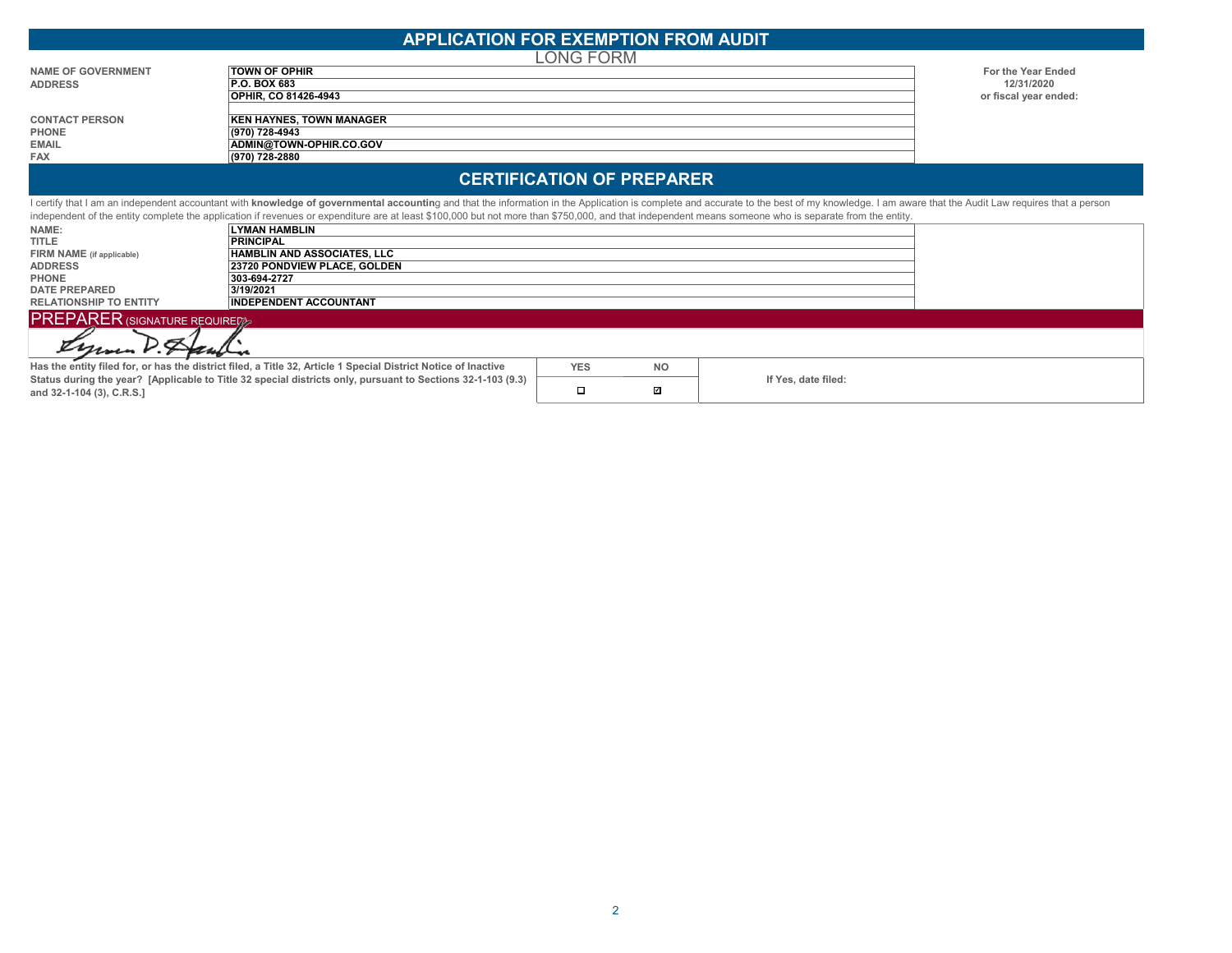#### **PART 1 - FINANCIAL STATEMENTS - BALANCE SHEET**

#### \* Indicate Name of Fund

NOTE: Attach additional sheets as necessary.

|          |                                                                    | <b>Governmental Funds</b> |                          |          |                          |                                                                    | <b>Proprietary/Fiduciary Funds</b> |                |              |                                                        |
|----------|--------------------------------------------------------------------|---------------------------|--------------------------|----------|--------------------------|--------------------------------------------------------------------|------------------------------------|----------------|--------------|--------------------------------------------------------|
| Line #   | <b>Description</b>                                                 |                           | <b>General Fund</b>      |          | Open Space Fund          | <b>Description</b>                                                 | <b>Enterprise Fund</b>             |                | Fund*        | Please use this space to<br>provide explanation of any |
|          | <b>Assets</b>                                                      |                           |                          |          |                          | <b>Assets</b>                                                      |                                    |                |              | items on this page                                     |
| $1 - 1$  | <b>Cash &amp; Cash Equivalents</b>                                 | \$                        | $339.866$   \$           |          | 94,668                   | <b>Cash &amp; Cash Equivalents</b>                                 | \$                                 | $64.351$ \ \$  |              |                                                        |
| $1 - 2$  | Investments                                                        | \$                        | $\sim$                   | \$       | $\overline{\phantom{a}}$ | Investments                                                        | \$                                 | $\sim$         | \$           |                                                        |
| $1 - 3$  | <b>Receivables</b>                                                 | \$                        | $149,395$ \\$            |          |                          | <b>Receivables</b>                                                 | <b>S</b>                           | $200  $ \$     |              |                                                        |
| $1 - 4$  | Due from Other Entities or Funds                                   | $\$$                      | $25,940$ \\$             |          |                          | Due from Other Entities or Funds                                   | \$                                 | $\sim$         | \$           |                                                        |
|          | All Other Assets [specify]                                         |                           |                          |          |                          | <b>Other Current Assets</b>                                        | \$                                 | $\sim$         | \$           |                                                        |
| $1 - 5$  |                                                                    | \$                        |                          | \$       |                          | <b>Total Current Assets \$</b>                                     |                                    | 64,551         | \$           |                                                        |
| $1 - 6$  |                                                                    | \$                        | $\overline{\phantom{a}}$ | \$       |                          | <b>Capital Assets, net</b><br>(from Part 6-4)                      | \$                                 | $651,435$ \\$  |              |                                                        |
| $1 - 7$  |                                                                    | \$                        |                          | \$       |                          | Other Long Term Assets [specify]                                   | \$                                 |                | \$           |                                                        |
| $1 - 8$  |                                                                    | \$                        | $\overline{\phantom{a}}$ | \$       |                          |                                                                    | \$                                 |                | \$           |                                                        |
| $1 - 9$  |                                                                    | \$                        |                          | \$       |                          |                                                                    |                                    |                | \$           |                                                        |
| $1 - 10$ |                                                                    | \$                        |                          | \$       |                          |                                                                    | \$                                 |                | $\$$         |                                                        |
| $1 - 11$ | (add lines 1-1 through 1-10)<br><b>TOTAL ASSETS S</b>              |                           | 515,201                  | \$       | 94,668                   | <b>TOTAL ASSETS S</b><br>(add lines 1-1 through 1-10)              |                                    | $715,986$   \$ |              |                                                        |
| $1 - 12$ | <b>TOTAL DEFERRED OUTFLOWS OF RESOURCES \$</b>                     |                           |                          | \$       |                          | <b>TOTAL DEFERRED OUTFLOWS OF RESOURCES</b>                        |                                    |                | \$           |                                                        |
| $1 - 13$ | <b>TOTAL ASSETS AND DEFERRED OUTFLOWS S</b>                        |                           | $515,201$ \\$            |          | 94,668                   | <b>TOTAL ASSETS AND DEFERRED OUTFLOWS S</b>                        |                                    | $715,986$ \ \$ |              |                                                        |
|          | Liabilities                                                        |                           |                          |          |                          | Liabilities                                                        |                                    |                |              |                                                        |
| $1 - 14$ | <b>Accounts Payable</b>                                            | <b>S</b>                  | $180,435$ \$             |          |                          | <b>Accounts Payable</b>                                            |                                    | $-$ \$         |              |                                                        |
| $1 - 15$ | <b>Accrued Payroll and Related Liabilities</b>                     | \$                        | $\overline{\phantom{a}}$ | \$       |                          | <b>Accrued Payroll and Related Liabilities</b>                     | <b>S</b>                           | $-$ \$         |              |                                                        |
| $1 - 16$ | <b>Accrued Interest Payable</b>                                    | \$                        |                          | \$       |                          | <b>Accrued Interest Payable</b>                                    | \$                                 | $-$ \$         |              |                                                        |
| $1 - 17$ | Due to Other Entities or Funds                                     | \$                        | $\sim$                   | \$       |                          | Due to Other Entities or Funds                                     | \$                                 | $25,940$ \$    |              |                                                        |
| $1 - 18$ | <b>All Other Current Liabilities</b>                               | \$                        |                          | \$       |                          | <b>All Other Current Liabilities</b>                               | \$                                 | $-$ \$         |              |                                                        |
| $1 - 19$ | <b>TOTAL CURRENT LIABILITIES \$</b>                                |                           | 180,435                  | \$       |                          | <b>TOTAL CURRENT LIABILITIES</b> \$                                |                                    | $25,940$ \$    |              |                                                        |
| $1 - 20$ | All Other Liabilities [specify]                                    | \$                        |                          | \$       |                          | <b>Proprietary Debt Outstanding</b><br>(from Part 4-4)             | \$                                 | $237,500$ \$   |              |                                                        |
| $1 - 21$ | Deposits held                                                      | $\$$                      | $12,250$ \ \$            |          |                          | Other Liabilities [specify]:                                       | \$                                 | $-$ \$         |              |                                                        |
| $1 - 22$ |                                                                    | \$                        | $\overline{\phantom{a}}$ | \$       |                          |                                                                    | \$                                 | $-1$ \$        |              |                                                        |
| $1 - 23$ |                                                                    | \$                        | $\sim$                   | \$       |                          |                                                                    | \$                                 | $\sim$         | l \$         |                                                        |
| $1 - 24$ |                                                                    | \$                        | $\sim$                   | \$       |                          |                                                                    | <b>S</b>                           | $\sim$         | \$           |                                                        |
| $1 - 25$ |                                                                    | \$                        | $\overline{a}$           | \$       |                          |                                                                    | \$                                 | $\sim$         | \$           |                                                        |
| $1 - 26$ |                                                                    | \$                        | $\sim$                   | \$       |                          |                                                                    | \$                                 | $\sim$         | \$           |                                                        |
| $1 - 27$ |                                                                    | \$                        |                          | <b>S</b> |                          |                                                                    | \$                                 |                | \$           |                                                        |
| $1 - 28$ | (add lines 1-19 through 1-27)<br><b>TOTAL LIABILITIES \$</b>       |                           | $192,685$ \ \$           |          |                          | (add lines 1-19 through 1-27)<br><b>TOTAL LIABILITIES</b> \$       |                                    | $263,440$ \ \$ |              |                                                        |
| $1 - 29$ | <b>TOTAL DEFERRED INFLOWS OF RESOURCES \$</b>                      |                           | $147,555$ \ \$           |          |                          | <b>TOTAL DEFERRED INFLOWS OF RESOURCES</b>                         |                                    |                | l \$         |                                                        |
|          | <b>Fund Balance</b>                                                |                           |                          |          |                          | <b>Net Position</b>                                                |                                    |                |              |                                                        |
|          | 1-30 Nonspendable Prepaid                                          | \$                        | $\sim$                   | \$       |                          | <b>Net Investment in Capital Assets</b>                            | \$                                 | $413,935$ \$   |              |                                                        |
| 1-31     | Nonspendable Inventory                                             | \$                        |                          | \$       |                          |                                                                    |                                    |                |              |                                                        |
| $1 - 32$ | Restricted [specify] TABOR                                         | $\$$                      | 7,477                    | l \$     |                          | <b>Emergency Reserves</b>                                          | \$                                 | $-1$ \$        |              |                                                        |
| $1 - 33$ | Committed [specify]                                                | \$                        | $\overline{a}$           | \$       |                          | <b>Other Designations/Reserves</b>                                 | <sup>\$</sup>                      | $\sim$         | l \$         |                                                        |
| $1 - 34$ | Assigned [specify] Open Space                                      | $\$$                      |                          | \$       | 94,668                   | <b>Restricted</b>                                                  | \$                                 |                | $\mathbb{S}$ |                                                        |
| $1 - 35$ | Unassigned:                                                        | \$                        | 167,484                  | l \$     |                          | Undesignated/Unreserved/Unrestricted                               | \$                                 | $38,611$ \$    |              |                                                        |
| $1 - 36$ | Add lines 1-30 through 1-35                                        |                           |                          |          |                          | Add lines 1-30 through 1-35                                        |                                    |                |              |                                                        |
|          | This total should be the same as line 3-33                         |                           |                          |          |                          | This total should be the same as line 3-33                         |                                    |                |              |                                                        |
|          | <b>TOTAL FUND BALANCE \$</b>                                       |                           | $174,961$   \$           |          | 94,668                   | <b>TOTAL NET POSITION \$</b>                                       |                                    | $452.546$ \ \$ |              |                                                        |
| $1 - 37$ | Add lines 1-28, 1-29 and 1-36                                      |                           |                          |          |                          | Add lines 1-28, 1-29 and 1-36                                      |                                    |                |              |                                                        |
|          | This total should be the same as line 1-13                         |                           |                          |          |                          | This total should be the same as line 1-13                         |                                    |                |              |                                                        |
|          | TOTAL LIABILITIES, DEFERRED INFLOWS, AND FUND<br><b>BALANCE</b> \$ |                           |                          |          |                          | TOTAL LIABILITIES, DEFERRED INFLOWS, AND NET<br><b>POSITION</b> \$ |                                    |                |              |                                                        |
|          |                                                                    |                           | $515,201$   \$           |          | 94,668                   |                                                                    |                                    | $715,986$ \ \$ |              |                                                        |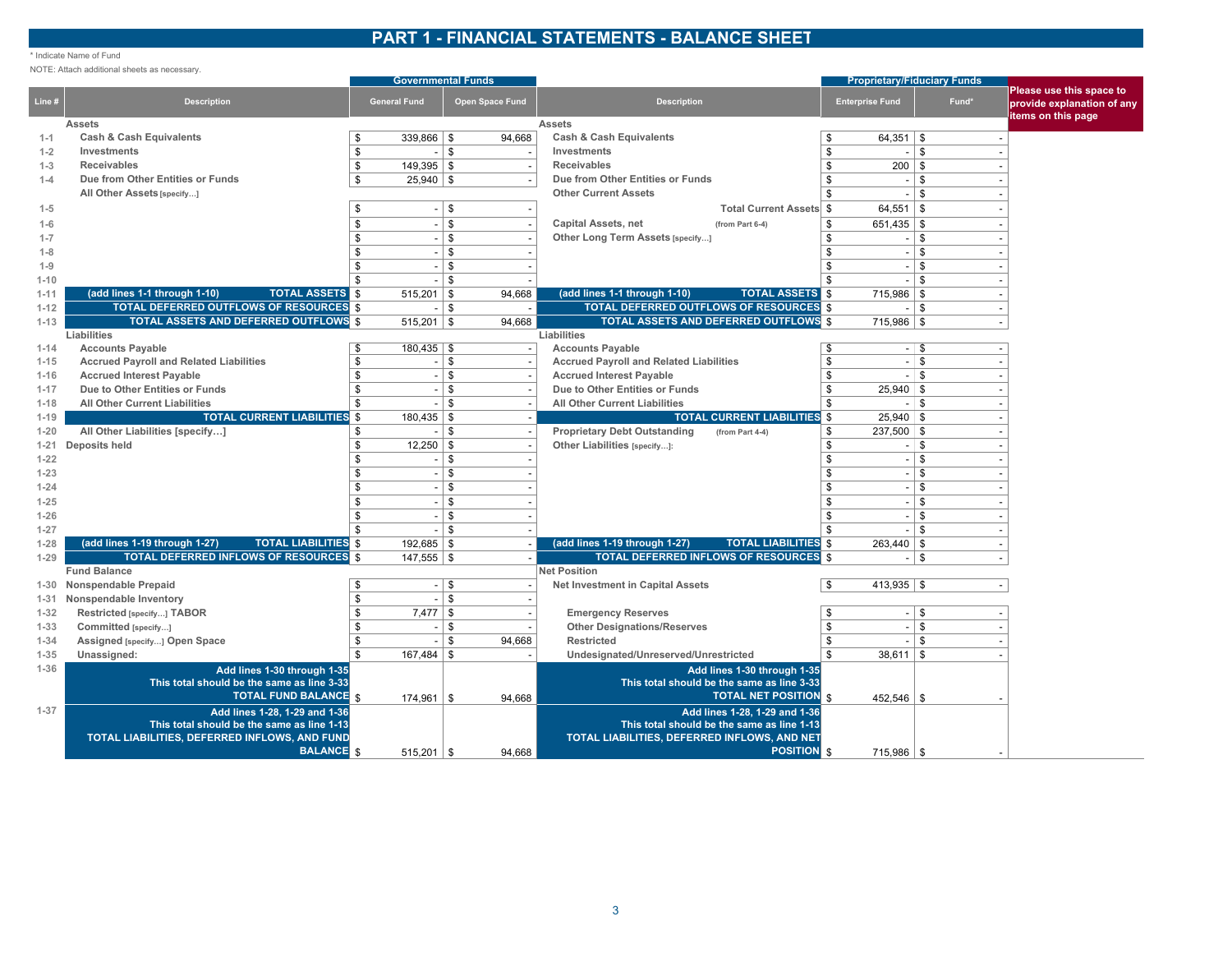## **PART 1 - FINANCIAL STATEMENTS - BALANCE SHEET** - (CONTINUED)

#### \* Indicate Name of Fund

NOTE: Attach additional sheets as necessary.

|                      |                                                                        | <b>Governmental Funds</b> |                           |               |                              |                                                                             |                                |                         | Proprietary/Fiduciar Please use this |
|----------------------|------------------------------------------------------------------------|---------------------------|---------------------------|---------------|------------------------------|-----------------------------------------------------------------------------|--------------------------------|-------------------------|--------------------------------------|
| Line #               | <b>Description</b>                                                     |                           | <b>Conservation Trust</b> |               | <b>Capital Projects Fund</b> | <b>Description</b>                                                          | Fund*                          | Fund*                   | space to provide                     |
|                      | <b>Assets</b>                                                          |                           | Fund                      |               |                              | <b>Assets</b>                                                               |                                |                         | explanation of any                   |
| $1 - 1$              | <b>Cash &amp; Cash Equivalents</b>                                     | \$                        | $9,184$ \ \$              |               | 4,846                        | <b>Cash &amp; Cash Equivalents</b>                                          | $\overline{\phantom{a}}$       | \$                      | litems on this page                  |
| $1 - 2$              | Investments                                                            | \$                        |                           | $-1$ \$       |                              | Investments                                                                 | \$<br>÷.                       | \$                      |                                      |
| $1 - 3$              | <b>Receivables</b>                                                     | \$                        |                           | $-1$ \$       | $\blacksquare$               | <b>Receivables</b>                                                          | \$<br>$\overline{\phantom{a}}$ | \$                      |                                      |
| $1 - 4$              | Due from Other Entities or Funds                                       | \$                        |                           | $-1$ \$       | $\blacksquare$               | Due from Other Entities or Funds                                            | $\overline{\phantom{a}}$       | \$                      |                                      |
|                      | All Other Assets [specify]                                             |                           |                           |               |                              | <b>Other Current Assets</b>                                                 | $\overline{\phantom{a}}$       | \$                      |                                      |
| $1 - 5$              |                                                                        | \$                        |                           | $-1$ \$       |                              | <b>Total Current Assets</b>                                                 | \$<br>$\overline{\phantom{a}}$ | \$                      |                                      |
| $1 - 6$              |                                                                        | \$                        |                           | $-1$ \$       |                              | <b>Capital Assets, net</b><br>(from Part 6-4)                               | \$<br>$\overline{\phantom{a}}$ | \$                      |                                      |
| $1 - 7$              |                                                                        | \$                        |                           | $-1$ \$       |                              | Other Long Term Assets [specify]                                            | \$<br>$\overline{\phantom{a}}$ | \$                      |                                      |
| $1 - 8$              |                                                                        | $\overline{\mathbf{s}}$   |                           | $-1$ s        |                              |                                                                             | \$<br>$\overline{\phantom{a}}$ | l \$                    |                                      |
| $1 - 9$              |                                                                        | \$                        | $\sim$ 1                  | \$            |                              |                                                                             | \$<br>$\overline{\phantom{a}}$ | \$                      |                                      |
| $1 - 10$             |                                                                        | \$                        |                           | $-1$ \$       |                              |                                                                             | \$<br>$\overline{\phantom{a}}$ | \$                      |                                      |
| $1 - 11$             | (add lines 1-1 through 1-10)<br><b>TOTAL ASSETS   \$</b>               |                           | $9,184$ \ \$              |               | 4,846                        | (add lines 1-1 through 1-10)<br><b>TOTAL ASSETS S</b>                       | $\overline{\phantom{a}}$       | \$                      |                                      |
| $1 - 12$             | TOTAL DEFERRED OUTFLOWS OF RESOURCES \$                                |                           |                           | $-1$ \$       |                              | <b>TOTAL DEFERRED OUTFLOWS OF RESOURCES \$</b>                              | $\overline{\phantom{a}}$       | \$                      |                                      |
| $1 - 13$             | <b>TOTAL ASSETS AND DEFERRED OUTFLOWS \$</b>                           |                           | $9,184$ \ \$              |               | 4,846                        | <b>TOTAL ASSETS AND DEFERRED OUTFLOWS \$</b>                                | $\overline{\phantom{a}}$       | \$                      |                                      |
|                      | Liabilities                                                            |                           |                           |               |                              | Liabilities                                                                 |                                |                         |                                      |
| $1 - 14$             | <b>Accounts Payable</b>                                                | \$                        |                           | $-1$ \$       |                              | <b>Accounts Payable</b>                                                     | $-1$ \$<br>\$                  |                         |                                      |
| $1 - 15$             | <b>Accrued Payroll and Related Liabilities</b>                         | \$                        | $\overline{\phantom{a}}$  | \$            | $\overline{\phantom{a}}$     | <b>Accrued Payroll and Related Liabilities</b>                              | $-1$ \$<br>\$                  |                         |                                      |
| $1 - 16$             | <b>Accrued Interest Payable</b>                                        | \$                        |                           | $-1$ \$       |                              | <b>Accrued Interest Payable</b>                                             | $-1$ \$<br>\$                  |                         |                                      |
| $1 - 17$             | Due to Other Entities or Funds<br><b>All Other Current Liabilities</b> | \$                        |                           | $-1$ \$       |                              | Due to Other Entities or Funds                                              | \$<br>$-$ \$                   |                         |                                      |
| $1 - 18$<br>$1 - 19$ | <b>TOTAL CURRENT LIABILITIES</b>                                       | \$                        | $\overline{a}$            | \$<br>$-1$ \$ |                              | <b>All Other Current Liabilities</b><br><b>TOTAL CURRENT LIABILITIES</b> \$ | \$<br>$-1$ \$<br>$-1$ \$       |                         |                                      |
| $1 - 20$             | All Other Liabilities [specify]                                        | \$                        |                           | $-1$ \$       | $\overline{\phantom{a}}$     | <b>Proprietary Debt Outstanding</b><br>(from Part 4-4)                      | \$<br>$-1$ \$                  |                         |                                      |
| $1 - 21$             |                                                                        | $\overline{\mathbb{S}}$   |                           | $-1$ \$       |                              | Other Liabilities [specify]:                                                | \$<br>$-1$ \$                  |                         |                                      |
| $1 - 22$             |                                                                        | \$                        |                           | $-1$ \$       |                              |                                                                             | \$<br>$-1$ \$                  |                         |                                      |
| $1 - 23$             |                                                                        | \$                        | $\sim$                    | \$            |                              |                                                                             | \$<br>$\overline{\phantom{a}}$ | l \$                    |                                      |
| $1 - 24$             |                                                                        | \$                        | $-1$                      | \$            |                              |                                                                             | \$<br>$\overline{\phantom{a}}$ | \$                      |                                      |
| $1 - 25$             |                                                                        | \$                        |                           | $-1$ \$       |                              |                                                                             | \$<br>$\overline{\phantom{a}}$ | \$                      |                                      |
| $1 - 26$             |                                                                        | \$                        |                           | $-1$ \$       |                              |                                                                             | \$<br>$\overline{\phantom{a}}$ | \$                      |                                      |
| $1 - 27$             |                                                                        | \$                        |                           | $-1$ \$       | $\overline{a}$               |                                                                             | \$<br>$\blacksquare$           | \$                      |                                      |
| $1 - 28$             | (add lines 1-19 through 1-27)<br><b>TOTAL LIABILITIES</b> \$           |                           |                           | $-1$ \$       |                              | (add lines 1-19 through 1-27)<br><b>TOTAL LIABILITIES</b>                   | $\overline{\phantom{a}}$       | \$                      |                                      |
| $1 - 29$             | <b>TOTAL DEFERRED INFLOWS OF RESOURCES</b> \$                          |                           |                           | $-1$ \$       |                              | <b>TOTAL DEFERRED INFLOWS OF RESOURCES</b>                                  |                                | \$                      |                                      |
|                      | <b>Fund Balance</b>                                                    |                           |                           |               |                              | <b>Net Position</b>                                                         |                                |                         |                                      |
|                      | 1-30 Nonspendable Prepaid                                              | \$                        |                           | $-1$ \$       |                              | <b>Net Investment in Capital Assets</b>                                     | \$<br>$-1$ \$                  |                         |                                      |
|                      | 1-31 Nonspendable Inventory                                            | \$                        |                           | \$            |                              |                                                                             |                                |                         |                                      |
| $1 - 32$             | Restricted [specify] Culture & Recreation                              | \$                        | $9.184$ \ \$              |               |                              | <b>Emergency Reserves</b>                                                   | \$.<br>$\blacksquare$          | l \$                    |                                      |
| $1 - 33$             | Committed [specify]                                                    | \$                        | $-1$                      | \$            |                              | <b>Other Designations/Reserves</b>                                          | \$<br>$\overline{\phantom{a}}$ | $\overline{\mathsf{s}}$ |                                      |
| $1 - 34$             | Assigned [specify]                                                     | $\overline{\$}$           |                           | $-1$ \$       |                              | Restricted                                                                  | \$<br>$\overline{\phantom{a}}$ | \$                      |                                      |
| $1 - 35$             | Unassigned:                                                            | \$                        | $\overline{\phantom{a}}$  | \$            | 4,846                        | Undesignated/Unreserved/Unrestricted                                        | \$                             | \$                      |                                      |
| $1 - 36$             | Add lines 1-30 through 1-35                                            |                           |                           |               |                              | Add lines 1-30 through 1-35                                                 |                                |                         |                                      |
|                      | This total should be the same as line 3-33                             |                           |                           |               |                              | This total should be the same as line 3-33                                  |                                |                         |                                      |
|                      | <b>TOTAL FUND BALANCE \$</b>                                           |                           | $9,184$ \ \$              |               | 4,846                        | <b>TOTAL NET POSITION S</b>                                                 | $\overline{\phantom{a}}$       | \$                      |                                      |
| $1 - 37$             | Add lines 1-28, 1-29 and 1-36                                          |                           |                           |               |                              | Add lines 1-28, 1-29 and 1-36                                               |                                |                         |                                      |
|                      | This total should be the same as line 1-13                             |                           |                           |               |                              | This total should be the same as line 1-13                                  |                                |                         |                                      |
|                      | TOTAL LIABILITIES, DEFERRED INFLOWS, AND FUND                          |                           |                           |               |                              | TOTAL LIABILITIES, DEFERRED INFLOWS, AND NET                                |                                |                         |                                      |
|                      | <b>BALANCE</b> <sub>S</sub>                                            |                           | $9,184$ \ \$              |               | 4,846                        | <b>POSITION</b> \$                                                          |                                | l \$                    |                                      |
|                      |                                                                        |                           |                           |               |                              |                                                                             |                                |                         |                                      |
|                      |                                                                        |                           |                           |               |                              |                                                                             |                                |                         |                                      |
|                      |                                                                        |                           |                           |               |                              |                                                                             |                                |                         |                                      |
|                      |                                                                        |                           |                           |               |                              |                                                                             |                                |                         |                                      |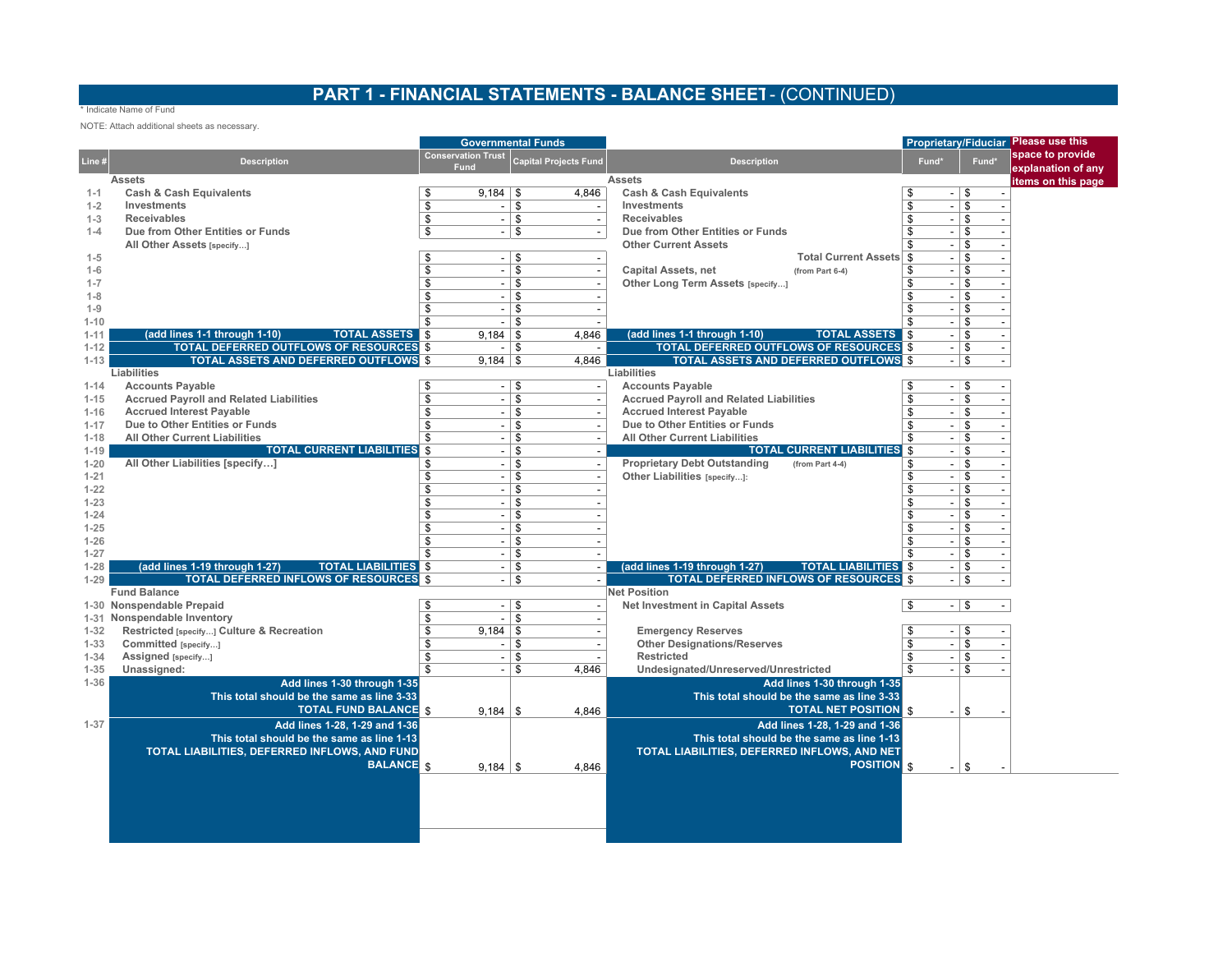#### **PART 2 - FINANCIAL STATEMENTS - OPERATING STATEMENT - REVENUES**

|          |                                                                         | <b>Governmental Funds</b> |                 |                                                                         |                                | <b>Proprietary/Fiduciary Funds</b> |                                                        |
|----------|-------------------------------------------------------------------------|---------------------------|-----------------|-------------------------------------------------------------------------|--------------------------------|------------------------------------|--------------------------------------------------------|
| Line#    | <b>Description</b>                                                      | <b>General Fund</b>       | Open Space Fund | <b>Description</b>                                                      | <b>Enterprise Fund</b>         | Fund*                              | Please use this space to<br>provide explanation of any |
|          | <b>Tax Revenue</b>                                                      |                           |                 | <b>Tax Revenue</b>                                                      |                                |                                    | items on this page                                     |
| $2 - 1$  | Property [include mills levied in Question 10-6]                        | $124, 125$ \$             |                 | Property [include mills levied in Question 10-6]                        | $14,843$ \ \$<br>\$            |                                    |                                                        |
| $2 - 2$  | <b>Specific Ownership</b>                                               | $5,731$ \$                |                 | <b>Specific Ownership</b>                                               | $671$ \$<br>\$                 |                                    |                                                        |
| $2 - 3$  | <b>Sales and Use Tax</b>                                                |                           |                 | <b>Sales and Use Tax</b>                                                | \$                             | $\mathbb{S}$                       |                                                        |
| $2 - 4$  | Other Tax Revenue [specify]: Mineral Lease                              |                           | $71$ \ \$       | Other Tax Revenue [specify]:                                            |                                | \$                                 |                                                        |
| $2 - 5$  | <b>RETA</b>                                                             | $75,240$ \ \$             |                 |                                                                         |                                | \$                                 |                                                        |
| $2 - 6$  |                                                                         |                           | \$              |                                                                         | \$                             | \$                                 |                                                        |
| $2 - 7$  |                                                                         |                           | $\mathbb{S}$    |                                                                         | \$                             | $\mathfrak{L}$                     |                                                        |
| $2 - 8$  | Add lines 2-1 through 2-7<br><b>TOTAL TAX REVENUE</b>                   | $206,409$ \ \$            |                 | Add lines 2-1 through 2-7<br><b>TOTAL TAX REVENUE</b>                   | $15,514$ \\$                   |                                    |                                                        |
| $2 - 9$  | <b>Licenses and Permits</b>                                             | $24,890$ \ \$             |                 | <b>Licenses and Permits</b>                                             | \$                             | <b>S</b>                           |                                                        |
| $2 - 10$ | Highway Users Tax Funds (HUTF)                                          | $6,639$ \$                |                 | Highway Users Tax Funds (HUTF)                                          | \$<br>$\overline{\phantom{a}}$ | \$                                 |                                                        |
| $2 - 11$ | <b>Conservation Trust Funds (Lottery)</b>                               |                           | $\mathbb{S}$    | <b>Conservation Trust Funds (Lottery)</b>                               | \$                             | \$                                 |                                                        |
| $2 - 12$ | <b>Community Development Block Grant</b>                                |                           | \$              | <b>Community Development Block Grant</b>                                | S.                             | \$                                 |                                                        |
| $2 - 13$ | <b>Fire &amp; Police Pension</b>                                        |                           | $\mathbb{S}$    | Fire & Police Pension                                                   |                                | \$                                 |                                                        |
| $2 - 14$ | Grants                                                                  |                           |                 | Grants                                                                  | $5,517$ \\$                    |                                    |                                                        |
| $2 - 15$ | <b>Donations</b>                                                        |                           | \$<br>33        | <b>Donations</b>                                                        |                                | \$                                 |                                                        |
| $2 - 16$ | <b>Charges for Sales and Services</b>                                   |                           | $\mathbb{S}$    | <b>Charges for Sales and Services</b>                                   | $65,495$ \ \$                  |                                    |                                                        |
| $2 - 17$ | <b>Rental Income</b>                                                    |                           | \$              | <b>Rental Income</b>                                                    |                                | \$                                 |                                                        |
| $2 - 18$ | <b>Fines and Forfeits</b>                                               |                           |                 | <b>Fines and Forfeits</b>                                               |                                | \$                                 |                                                        |
| $2 - 19$ | Interest/Investment Income                                              |                           | \$              | Interest/Investment Income                                              |                                | \$                                 |                                                        |
| $2 - 20$ | <b>Tap Fees</b>                                                         |                           | $\mathbb{S}$    | <b>Tap Fees</b>                                                         | $7,000$ \ \$                   |                                    |                                                        |
| $2 - 21$ | Proceeds from Sale of Capital Assets                                    |                           | \$              | Proceeds from Sale of Capital Assets                                    |                                | \$                                 |                                                        |
| $2 - 22$ | All Other [specify]: Road & Bridge                                      | $4,789$ \ \$              |                 | All Other [specify]:                                                    | \$.                            | \$                                 |                                                        |
| $2 - 23$ |                                                                         |                           | \$              |                                                                         |                                | \$                                 |                                                        |
| $2 - 24$ | Add lines 2-8 through 2-23<br><b>TOTAL REVENUES</b>                     | $247,196$ \ \$            | 33              | Add lines 2-8 through 2-23<br><b>TOTAL REVENUES</b>                     | $93,526$ \$                    |                                    |                                                        |
|          | <b>Other Financing Sources</b>                                          |                           |                 | <b>Other Financing Sources</b>                                          |                                |                                    |                                                        |
| $2 - 25$ | <b>Debt Proceeds</b>                                                    |                           | $\$$            | <b>Debt Proceeds</b>                                                    | S.                             | \$                                 |                                                        |
| $2 - 26$ | <b>Developer Advances</b>                                               |                           | $\mathbb{S}$    | <b>Developer Advances</b>                                               | \$                             | \$                                 |                                                        |
| $2 - 27$ | Other [specify]:                                                        |                           | \$              | Other [specify]:                                                        | \$                             | \$                                 |                                                        |
| $2 - 28$ | Add lines 2-25 through 2-27<br><b>TOTAL OTHER FINANCING SOURCES \$</b>  |                           | \$              | Add lines 2-25 through 2-27<br><b>TOTAL OTHER FINANCING SOURCES \$</b>  |                                | \$                                 | <b>GRAND TOTALS</b>                                    |
| $2 - 29$ | Add lines 2-24 and 2-28<br>TOTAL REVENUES AND OTHER FINANCING SOURCES S | $247,196$ \$              | 33              | Add lines 2-24 and 2-28<br>TOTAL REVENUES AND OTHER FINANCING SOURCES S | $93,526$ \ \$                  |                                    | 340,755<br><b>S</b>                                    |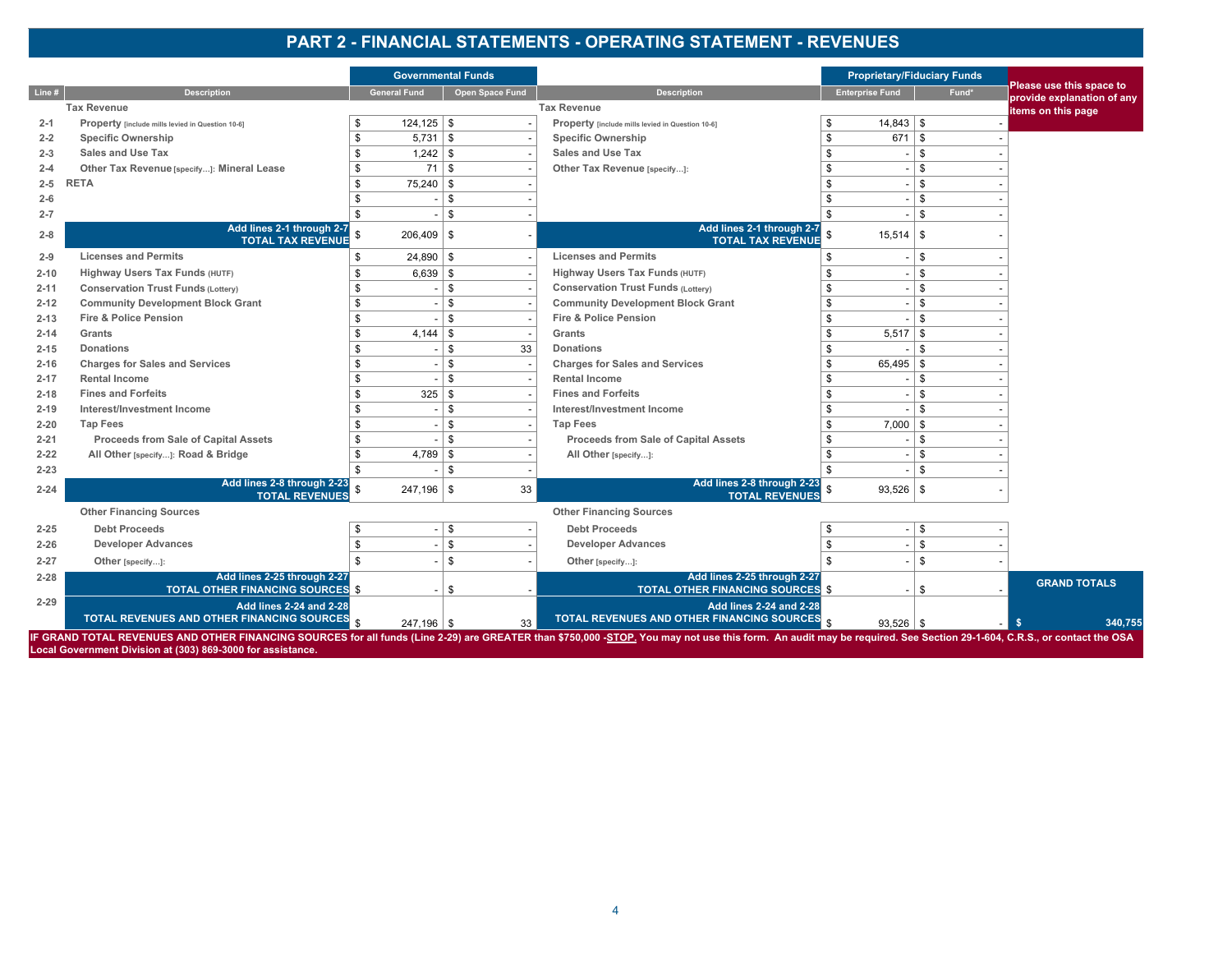## **PART 2 - FINANCIAL STATEMENTS - OPERATING STATEMENT - REVENUES** - CONTINUED

|          |                                                                                                                                                                                             |                                | <b>Governmental Funds</b> |                                                                               |       |          | prietary/Fiduciary Fur <sub>Please</sub> use this |
|----------|---------------------------------------------------------------------------------------------------------------------------------------------------------------------------------------------|--------------------------------|---------------------------|-------------------------------------------------------------------------------|-------|----------|---------------------------------------------------|
| Line #   | <b>Description</b>                                                                                                                                                                          | <b>Conservation Trust</b>      | Capital Projects Fund     | <b>Description</b>                                                            | Fund* | Fund*    | space to provide                                  |
|          |                                                                                                                                                                                             | Fund                           |                           |                                                                               |       |          | explanation of any                                |
|          | <b>Tax Revenue</b>                                                                                                                                                                          |                                |                           | <b>Tax Revenue</b>                                                            |       |          | items on this page                                |
| $2 - 1$  | Property [include mills levied in Question 10-6]<br><b>Specific Ownership</b>                                                                                                               |                                | \$<br>$\mathbf{s}$        | Property [include mills levied in Question 10-6]<br><b>Specific Ownership</b> |       | \$<br>\$ |                                                   |
| $2 - 2$  | <b>Sales and Use Tax</b>                                                                                                                                                                    |                                |                           | <b>Sales and Use Tax</b>                                                      | \$    | \$       |                                                   |
| $2 - 3$  |                                                                                                                                                                                             | \$                             | \$                        |                                                                               | \$    |          |                                                   |
| $2 - 4$  | Other Tax Revenue [specify]:                                                                                                                                                                | \$<br>$\overline{\phantom{a}}$ | \$                        | Other Tax Revenue [specify]:                                                  | \$    | \$       |                                                   |
| $2 - 5$  |                                                                                                                                                                                             | $\overline{\phantom{a}}$       | \$                        |                                                                               |       | \$       |                                                   |
| $2 - 6$  |                                                                                                                                                                                             | - 1                            | \$<br>$\mathbf{s}$        |                                                                               |       | \$       |                                                   |
| $2 - 7$  |                                                                                                                                                                                             | $-1$                           |                           |                                                                               |       | \$       |                                                   |
| $2 - 8$  | Add lines 2-1 through 2-7                                                                                                                                                                   |                                | \$                        | Add lines 2-1 through 2-7                                                     |       | \$       |                                                   |
|          | <b>TOTAL TAX REVENUE</b>                                                                                                                                                                    |                                |                           | <b>TOTAL TAX REVENUE</b>                                                      |       |          |                                                   |
| $2 - 9$  | <b>Licenses and Permits</b>                                                                                                                                                                 | \$<br>$\overline{\phantom{a}}$ | \$                        | <b>Licenses and Permits</b>                                                   | \$    | \$       |                                                   |
| $2 - 10$ | <b>Highway Users Tax Funds (HUTF)</b>                                                                                                                                                       |                                | \$                        | <b>Highway Users Tax Funds (HUTF)</b>                                         |       | \$       |                                                   |
| $2 - 11$ | <b>Conservation Trust Funds (Lottery)</b>                                                                                                                                                   | 2.014                          | -\$                       | <b>Conservation Trust Funds (Lottery)</b>                                     |       | \$       |                                                   |
| $2 - 12$ | <b>Community Development Block Grant</b>                                                                                                                                                    | - 1                            | \$                        | <b>Community Development Block Grant</b>                                      |       | \$       |                                                   |
| $2 - 13$ | <b>Fire &amp; Police Pension</b>                                                                                                                                                            | $\overline{\phantom{a}}$       | \$                        | <b>Fire &amp; Police Pension</b>                                              |       | \$       |                                                   |
| $2 - 14$ | Grants                                                                                                                                                                                      |                                | $\mathbf{s}$              | Grants                                                                        |       | \$       |                                                   |
| $2 - 15$ | <b>Donations</b>                                                                                                                                                                            | $\sim$ 1                       | \$                        | <b>Donations</b>                                                              | \$    | \$       |                                                   |
| $2 - 16$ | <b>Charges for Sales and Services</b>                                                                                                                                                       | \$                             | \$                        | <b>Charges for Sales and Services</b>                                         | \$    | \$       |                                                   |
| $2 - 17$ | <b>Rental Income</b>                                                                                                                                                                        |                                | $\mathbf{s}$              | <b>Rental Income</b>                                                          |       | \$       |                                                   |
| $2 - 18$ | <b>Fines and Forfeits</b>                                                                                                                                                                   |                                | $\mathbf{s}$              | <b>Fines and Forfeits</b>                                                     |       | \$       |                                                   |
| $2 - 19$ | Interest/Investment Income                                                                                                                                                                  | $-1$                           | $\mathbf{s}$              | Interest/Investment Income                                                    |       | \$       |                                                   |
| $2 - 20$ | <b>Tap Fees</b>                                                                                                                                                                             |                                | $\mathbf{s}$              | <b>Tap Fees</b>                                                               |       | \$       |                                                   |
| $2 - 21$ | Proceeds from Sale of Capital Assets                                                                                                                                                        | $\overline{\phantom{a}}$       | \$                        | <b>Proceeds from Sale of Capital Assets</b>                                   | \$    | \$       |                                                   |
| $2 - 22$ | All Other [specify]:                                                                                                                                                                        |                                | \$                        | All Other [specify]:                                                          | \$    | \$       |                                                   |
| $2 - 23$ |                                                                                                                                                                                             |                                | \$                        |                                                                               |       | \$       |                                                   |
| $2 - 24$ | Add lines 2-8 through 2-23<br><b>TOTAL REVENUES</b>                                                                                                                                         | $2,014$ \$                     |                           | Add lines 2-8 through 2-23<br><b>TOTAL REVENUES</b>                           |       | \$       |                                                   |
|          | <b>Other Financing Sources</b>                                                                                                                                                              |                                |                           | <b>Other Financing Sources</b>                                                |       |          |                                                   |
| $2 - 25$ | <b>Debt Proceeds</b>                                                                                                                                                                        | - 1                            | \$                        | <b>Debt Proceeds</b>                                                          |       | -\$      |                                                   |
| $2 - 26$ | <b>Developer Advances</b>                                                                                                                                                                   | \$<br>$-1$                     | \$                        | <b>Developer Advances</b>                                                     | \$    | \$       |                                                   |
| $2 - 27$ | Other [specify]:                                                                                                                                                                            |                                | $\mathbf{s}$              | Other [specify]:                                                              |       | \$       |                                                   |
| $2 - 28$ | Add lines 2-25 through 2-27                                                                                                                                                                 |                                |                           | Add lines 2-25 through 2-27                                                   |       |          |                                                   |
|          | <b>TOTAL OTHER FINANCING SOURCES \$</b>                                                                                                                                                     |                                | \$                        | <b>TOTAL OTHER FINANCING SOURCES</b> \$                                       |       | . ድ      | <b>GRAND TOTALS</b>                               |
| $2 - 29$ | <b>Add lines 2-24 and 2-28</b>                                                                                                                                                              |                                |                           | <b>Add lines 2-24 and 2-28</b>                                                |       |          |                                                   |
|          | <b>TOTAL REVENUES AND OTHER FINANCING SOURCES \$</b>                                                                                                                                        | $2,014$ \ \$                   |                           | <b>TOTAL REVENUES AND OTHER FINANCING SOURCES \$</b>                          |       | -S       | 2.014<br><b>S</b>                                 |
|          | IF GRAND TOTAL REVENUES AND OTHER FINANCING SOURCES for all funds (Line 2-29) are GREATER than \$750,000 - STOP. You may not use this form. An audit may be required. See Section 29-1-604, |                                |                           |                                                                               |       |          |                                                   |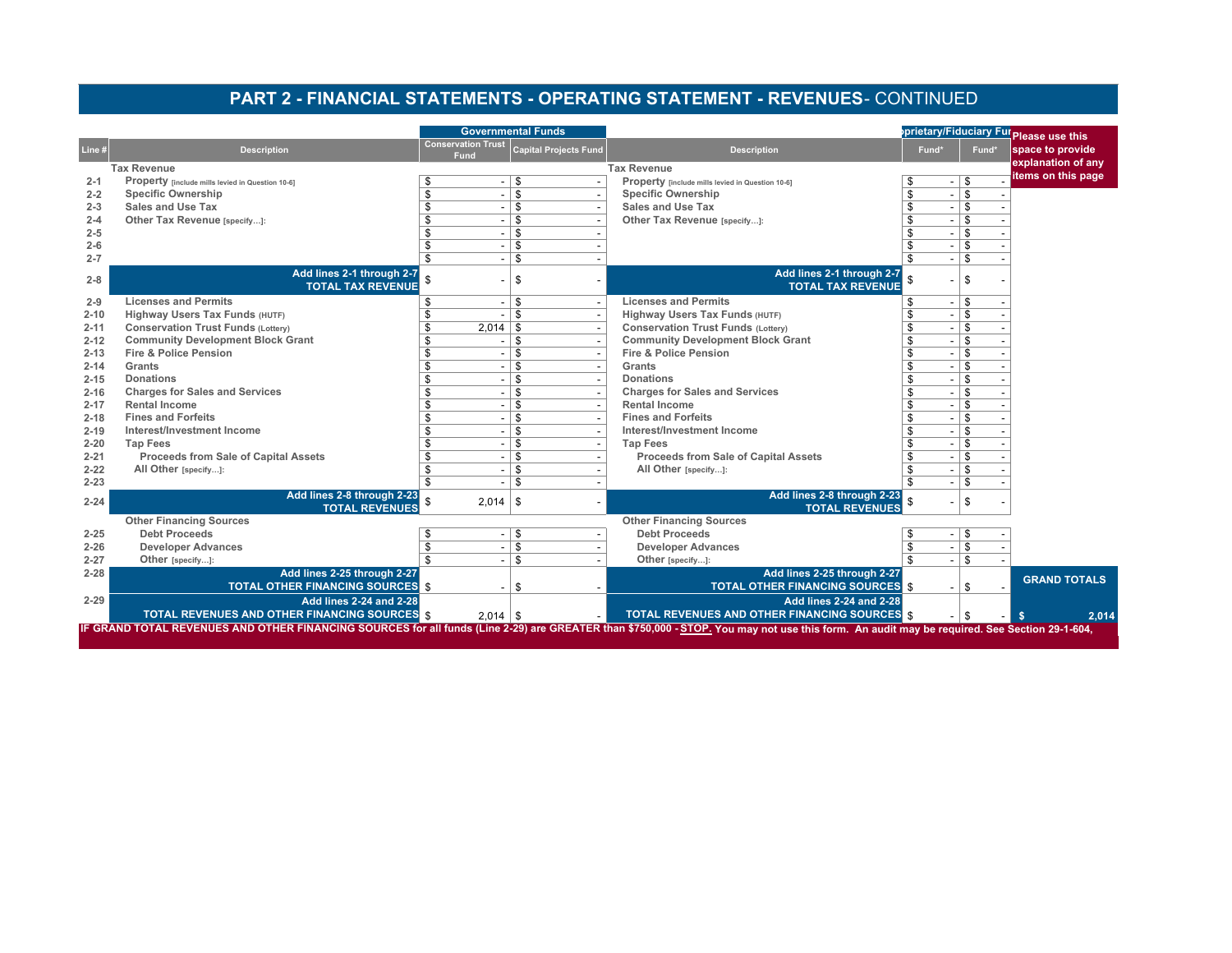#### **PART 3 - FINANCIAL STATEMENTS - OPERATING STATEMENT - EXPENDITURES/EXPENSES**

|          |                                                                                                                                                                                                                             | <b>Governmental Funds</b> |                         |                    |                                                                 |                        |                                          | <b>Proprietary/Fiduciary Funds</b> | Please use this space to   |
|----------|-----------------------------------------------------------------------------------------------------------------------------------------------------------------------------------------------------------------------------|---------------------------|-------------------------|--------------------|-----------------------------------------------------------------|------------------------|------------------------------------------|------------------------------------|----------------------------|
| Line #   | <b>Description</b>                                                                                                                                                                                                          | <b>General Fund</b>       |                         | Open Space Fund    | <b>Description</b>                                              | <b>Enterprise Fund</b> |                                          | Fund*                              | provide explanation of any |
|          | Expenditures                                                                                                                                                                                                                |                           |                         |                    | <b>Expenses</b>                                                 |                        |                                          |                                    | items on this page         |
| $3-1$    | <b>General Government</b>                                                                                                                                                                                                   | $130,789$ \\$             |                         |                    | <b>General Operating &amp; Administrative</b>                   | \$                     | $35,496$ \\$                             |                                    |                            |
| $3 - 2$  | Judicial                                                                                                                                                                                                                    | \$                        | $\mathfrak s$           |                    | <b>Salaries</b>                                                 | \$                     | \$                                       |                                    |                            |
| $3 - 3$  | <b>Law Enforcement</b>                                                                                                                                                                                                      |                           | ${\mathbb S}$           |                    | <b>Payroll Taxes</b>                                            | \$                     | \$                                       |                                    |                            |
| $3 - 4$  | Fire                                                                                                                                                                                                                        | \$                        | ${\mathbb S}$           |                    | <b>Contract Services</b>                                        | \$                     | \$<br>$\overline{\phantom{a}}$           |                                    |                            |
| $3 - 5$  | <b>Highways &amp; Streets</b>                                                                                                                                                                                               | 74,334                    | \$                      |                    | <b>Employee Benefits</b>                                        | \$                     | \$                                       |                                    |                            |
| $3 - 6$  | <b>Solid Waste</b>                                                                                                                                                                                                          | S                         | \$                      |                    | Insurance                                                       | \$                     | $\mathbf{s}$<br>$\overline{\phantom{a}}$ |                                    |                            |
| $3 - 7$  | <b>Contributions to Fire &amp; Police Pension Assoc.</b>                                                                                                                                                                    | \$                        | ${\mathbb S}$           |                    | <b>Accounting and Legal Fees</b>                                | \$                     | \$                                       |                                    |                            |
| $3 - 8$  | Health                                                                                                                                                                                                                      |                           | \$                      |                    | <b>Repair and Maintenance</b>                                   | 28,113                 | l \$                                     |                                    |                            |
| $3-9$    | <b>Culture and Recreation</b>                                                                                                                                                                                               | \$                        | 959<br>\$               | 13,920             | <b>Supplies</b>                                                 | \$                     | -9                                       |                                    |                            |
| $3 - 10$ | <b>Transfers to other districts</b>                                                                                                                                                                                         | S                         | \$                      |                    | <b>Utilities</b>                                                | \$                     | $2,710$ \$                               |                                    |                            |
| $3 - 11$ | Other [specify]:                                                                                                                                                                                                            | \$                        | \$<br>$\sim$            |                    | <b>Contributions to Fire &amp; Police Pension Assoc.</b>        | \$                     | Ŝ                                        |                                    |                            |
| $3 - 12$ |                                                                                                                                                                                                                             | \$                        | \$                      |                    | Other [specify]                                                 | \$                     | \$                                       |                                    |                            |
| $3 - 13$ |                                                                                                                                                                                                                             | \$                        | ${\mathbb S}$           |                    |                                                                 | \$                     | Ŝ                                        |                                    |                            |
| $3 - 14$ | <b>Capital Outlay</b>                                                                                                                                                                                                       | \$                        | $9,252$ \$              |                    | <b>Capital Outlay</b>                                           | ${\mathbb S}$          | \$                                       |                                    |                            |
|          | <b>Debt Service</b>                                                                                                                                                                                                         |                           |                         |                    | <b>Debt Service</b>                                             |                        |                                          |                                    |                            |
| $3 - 15$ | Principal                                                                                                                                                                                                                   |                           | $7,719$ \ \$            |                    | Principal                                                       | \$                     | $25,000$ \$                              |                                    |                            |
| $3 - 16$ | Interest                                                                                                                                                                                                                    | \$                        | $6,289$ \$              |                    | Interest                                                        | \$                     | \$                                       |                                    |                            |
| $3 - 17$ | <b>Bond Issuance Costs</b>                                                                                                                                                                                                  |                           | \$                      |                    | <b>Bond Issuance Costs</b>                                      | \$                     | -S                                       |                                    |                            |
| $3 - 18$ | <b>Developer Principal Repayments</b>                                                                                                                                                                                       | \$                        | \$                      |                    | <b>Developer Principal Repayments</b>                           | $\mathsf{s}$           | -S<br>$\overline{\phantom{a}}$           |                                    |                            |
| $3 - 19$ | <b>Developer Interest Repayments</b>                                                                                                                                                                                        | \$                        | \$                      |                    | <b>Developer Interest Repayments</b>                            | \$                     | Ŝ                                        |                                    |                            |
|          |                                                                                                                                                                                                                             |                           | \$                      |                    |                                                                 | \$                     | $\mathbf{s}$                             |                                    |                            |
| $3 - 20$ | All Other [specify]:                                                                                                                                                                                                        |                           | \$                      |                    | All Other [specify]:                                            | \$                     | \$                                       |                                    | <b>GRAND TOTAL</b>         |
| $3 - 21$ | Add lines 3-1 through 3-21                                                                                                                                                                                                  |                           |                         |                    | Add lines 3-1 through 3-21                                      |                        |                                          |                                    |                            |
| $3 - 22$ | <b>TOTAL EXPENDITURES</b>                                                                                                                                                                                                   | 229,342                   | l \$                    | 13,920             | <b>TOTAL EXPENSES</b>                                           |                        | $91,319$ \$                              |                                    | 334,581<br>S               |
| 3-23     | Interfund Transfers (In)                                                                                                                                                                                                    |                           | \$                      |                    | (3,009) Net Interfund Transfers (In) Out                        |                        | ٩.                                       |                                    |                            |
| $3 - 24$ | <b>Interfund Transfers Out</b>                                                                                                                                                                                              |                           | $3,009$ \$              |                    | Other [specify][enter negative for expense]                     | \$                     | -S                                       |                                    |                            |
| $3 - 25$ | <b>Other Expenditures (Revenues):</b>                                                                                                                                                                                       |                           | \$                      |                    | Depreciation                                                    | \$<br>34,717           | l \$                                     |                                    |                            |
| $3 - 26$ |                                                                                                                                                                                                                             |                           | $\overline{\mathsf{s}}$ |                    | Other Financing Sources (Uses)<br>(from line 2-28)              | \$                     | -S                                       |                                    |                            |
| $3 - 27$ |                                                                                                                                                                                                                             | \$                        | \$                      |                    | <b>Capital Outlay</b><br>(from line 3-14)                       | \$                     | -9                                       |                                    |                            |
| $3 - 28$ |                                                                                                                                                                                                                             | \$                        | \$                      |                    | <b>Debt Principal</b><br>(from line 3-15, 3-18)                 | \$                     | $25,000$   \$                            |                                    |                            |
| $3 - 29$ | (Add lines 3-23 through 3-28)                                                                                                                                                                                               |                           |                         |                    | (Line 3-26, plus line 3-27, less line 3-24, less line 3-25)     |                        |                                          |                                    |                            |
|          | <b>TOTAL TRANSFERS AND OTHER EXPENDITURES</b>                                                                                                                                                                               |                           | $3,009$   \$            | (3,009)            | <b>TOTAL GAAP RECONCILING ITEMS</b> \$                          |                        | $(9,717)$ \$                             |                                    |                            |
|          | 3-30 Excess (Deficiency) of Revenues and Other Financing                                                                                                                                                                    |                           |                         |                    | Net Increase (Decrease) in Net Position                         |                        |                                          |                                    |                            |
|          | <b>Sources Over (Under) Expenditures</b>                                                                                                                                                                                    |                           |                         |                    | Line 2-29, less line 3-22, plus line 3-29, plus line 3-23, less |                        |                                          |                                    |                            |
|          | Line 2-29, less line 3-22, plus line 3-29                                                                                                                                                                                   | \$                        | $14,845$ \ \$           | (10,878) line 3-24 |                                                                 | \$                     | $(7,510)$ \$                             |                                    |                            |
|          |                                                                                                                                                                                                                             |                           |                         |                    |                                                                 |                        |                                          |                                    |                            |
| $3 - 31$ | Fund Balance, January 1 from December 31 prior year                                                                                                                                                                         |                           |                         |                    | Net Position, January 1 from December 31 prior year             |                        |                                          |                                    |                            |
|          | report                                                                                                                                                                                                                      | \$<br>$160, 116$ \ \$     |                         | 105,546            | report                                                          | \$                     | $460,056$   \$                           |                                    |                            |
|          | 3-32 Prior Period Adjustment (MUST explain)                                                                                                                                                                                 |                           | \$                      |                    | Prior Period Adjustment (MUST explain)                          | $\cdot$ \$             | \$                                       |                                    |                            |
|          | 3-33 Fund Balance, December 31                                                                                                                                                                                              |                           |                         |                    | Net Position, December 31                                       |                        |                                          |                                    |                            |
|          | Sum of Line 3-30, 3-31, and 3-32                                                                                                                                                                                            |                           |                         |                    | Line 3-30 plus line 3-31                                        |                        |                                          |                                    |                            |
|          | This total should be the same as line 1-36.                                                                                                                                                                                 | $174,961$ \$<br>\$        |                         |                    | 94,668 This total should be the same as line 1-36.              | \$                     | $452,546$ \\$                            |                                    |                            |
|          | IF GRAND TOTAL EXPENDITURES for all funds (Line 3-22) are GREATER than \$750,000 - STOP. You may not use this form. An audit may be required. See Section 29-1-604, C.R.S., or contact the OSA Local Government Division at |                           |                         |                    |                                                                 |                        |                                          |                                    |                            |

**(303) 869-3000 for assistance.**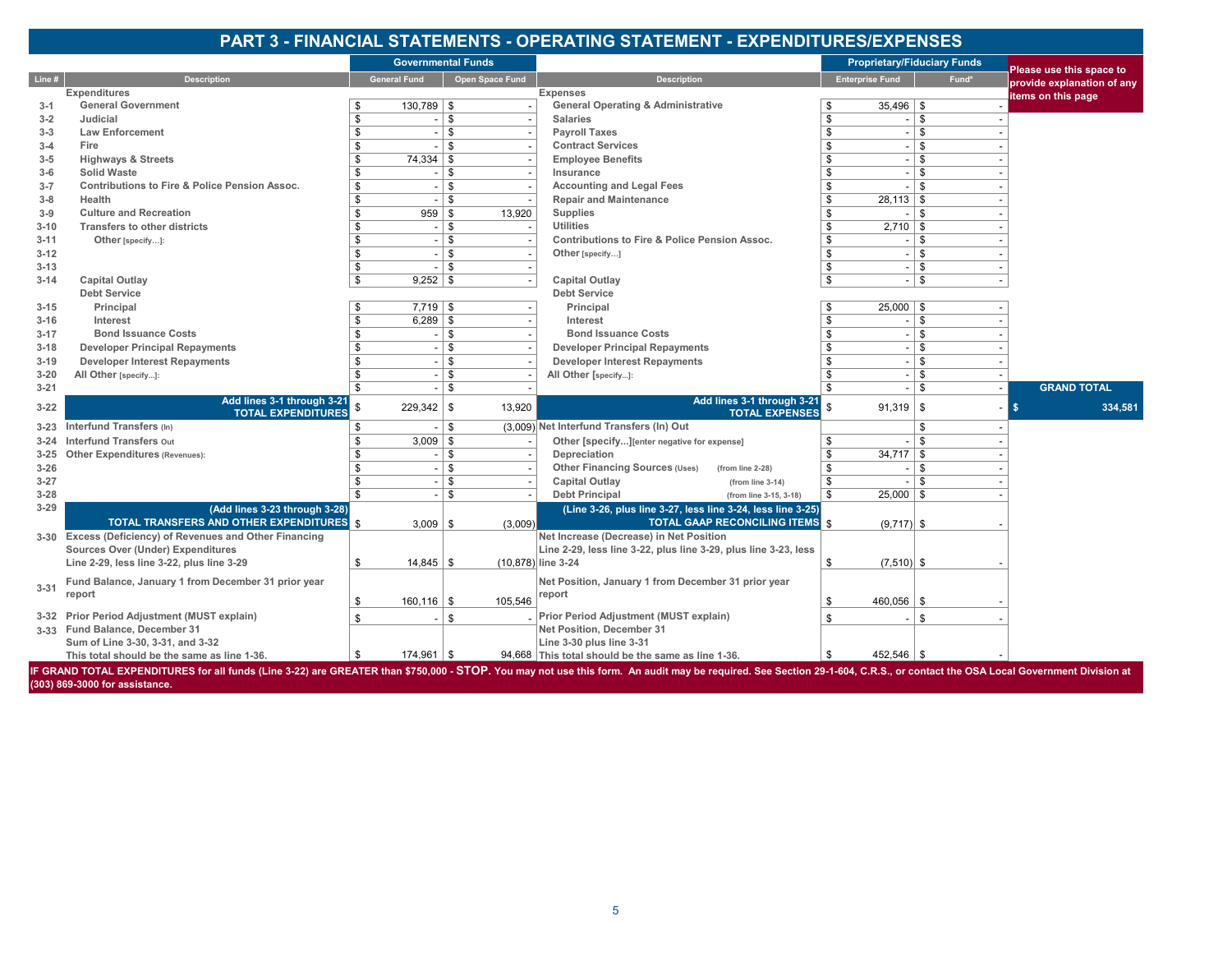#### **PART 3 - FINANCIAL STATEMENTS - OPERATING STATEMENT - EXPENDITURES/EXPENSES** - CONTINUED

|          |                                                                 | <b>Governmental Funds</b>         |                              |                                                                 |                                |       | prietary/Fiduciary Ful Please use this |
|----------|-----------------------------------------------------------------|-----------------------------------|------------------------------|-----------------------------------------------------------------|--------------------------------|-------|----------------------------------------|
| Line #   | <b>Description</b>                                              | <b>Conservation Trust</b><br>Fund | <b>Capital Projects Fund</b> | <b>Description</b>                                              | Fund*                          | Fund* | space to provide                       |
|          | <b>Expenditures</b>                                             |                                   |                              | <b>Expenses</b>                                                 |                                |       | explanation of any                     |
| $3 - 1$  | <b>General Government</b>                                       | S<br>$\overline{\phantom{a}}$     | \$                           | <b>General Operating &amp; Administrative</b>                   | \$<br>$\overline{\phantom{a}}$ | \$    | items on this page                     |
| $3 - 2$  | Judicial                                                        | \$                                | \$                           | <b>Salaries</b>                                                 | \$<br>÷,                       | \$    |                                        |
| $3 - 3$  | <b>Law Enforcement</b>                                          | \$<br>$\overline{\phantom{a}}$    | $\mathfrak{s}$               | <b>Payroll Taxes</b>                                            | \$<br>$\overline{\phantom{a}}$ | \$    |                                        |
| $3 - 4$  | Fire                                                            | \$                                | \$                           | <b>Contract Services</b>                                        | $\overline{\mathbf{s}}$        | \$    |                                        |
| $3 - 5$  | <b>Highways &amp; Streets</b>                                   | \$                                | \$                           | <b>Employee Benefits</b>                                        | \$                             | \$    |                                        |
| $3 - 6$  | <b>Solid Waste</b>                                              | \$<br>$\overline{\phantom{a}}$    | \$                           | Insurance                                                       | \$<br>$\overline{\phantom{a}}$ | \$    |                                        |
| $3 - 7$  | <b>Contributions to Fire &amp; Police Pension Assoc.</b>        | \$                                | \$                           | <b>Accounting and Legal Fees</b>                                | \$                             | \$    |                                        |
| $3 - 8$  | Health                                                          | \$                                | \$                           | <b>Repair and Maintenance</b>                                   | \$                             | \$    |                                        |
| $3-9$    | <b>Culture and Recreation</b>                                   | \$<br>5,644                       | 200<br>-\$                   | <b>Supplies</b>                                                 | \$<br>$\overline{\phantom{a}}$ | \$    |                                        |
| $3 - 10$ | <b>Transfers to other districts</b>                             | \$                                | \$                           | <b>Utilities</b>                                                | \$                             | \$    |                                        |
| $3 - 11$ | Other [specify]:                                                | \$                                | \$                           | <b>Contributions to Fire &amp; Police Pension Assoc.</b>        | \$                             | \$    |                                        |
| $3 - 12$ |                                                                 | \$                                | \$                           | Other [specify]                                                 | \$<br>$\overline{\phantom{a}}$ | 5     |                                        |
| $3 - 13$ |                                                                 | \$<br>$\overline{\phantom{a}}$    | $\mathbf{s}$                 |                                                                 | \$<br>$\overline{\phantom{a}}$ | \$    |                                        |
| $3 - 14$ | <b>Capital Outlay</b>                                           | \$                                | \$                           | <b>Capital Outlay</b>                                           | \$                             | \$    |                                        |
|          | <b>Debt Service</b>                                             |                                   |                              | <b>Debt Service</b>                                             |                                |       |                                        |
| $3 - 15$ | Principal                                                       | \$                                | - \$                         | Principal                                                       | -\$                            | ∣\$   |                                        |
| $3 - 16$ | Interest                                                        | \$                                | $\mathfrak{s}$               | Interest                                                        | \$                             | \$    |                                        |
| $3 - 17$ | <b>Bond Issuance Costs</b>                                      | \$                                | \$                           | <b>Bond Issuance Costs</b>                                      |                                | \$    |                                        |
| $3 - 18$ | <b>Developer Principal Repayments</b>                           | \$                                | \$                           | <b>Developer Principal Repayments</b>                           | \$                             | \$    |                                        |
| $3 - 19$ | <b>Developer Interest Repayments</b>                            | \$                                | \$                           | <b>Developer Interest Repayments</b>                            | \$                             | \$    |                                        |
| $3 - 20$ | All Other [specify]:                                            | \$                                | \$                           | All Other [specify]:                                            | \$                             | \$    |                                        |
| $3 - 21$ |                                                                 | \$                                | \$                           |                                                                 | \$                             | \$    | <b>GRAND TOTAL</b>                     |
| $3 - 22$ | Add lines 3-1 through 3-21<br><b>TOTAL EXPENDITURES</b>         | $5.644$ \ \$                      | 200                          | Add lines 3-1 through 3-21<br><b>TOTAL EXPENSES</b>             |                                | \$    | s.<br>5,844                            |
|          | 3-23 Interfund Transfers (In)                                   | \$<br>$\overline{\phantom{a}}$    | \$                           | - Net Interfund Transfers (In) Out                              | \$<br>$\overline{\phantom{a}}$ | \$    |                                        |
|          | 3-24 Interfund Transfers Out                                    | \$                                | \$                           | Other [specify] [enter negative for expense]                    | \$                             | \$    |                                        |
|          | 3-25 Other Expenditures (Revenues):                             | \$                                | $\mathfrak{s}$               | Depreciation                                                    |                                | \$    |                                        |
| $3 - 26$ |                                                                 | \$<br>$\overline{\phantom{0}}$    | \$                           | Other Financing Sources (Uses)<br>(from line 2-28)              | \$<br>$\overline{\phantom{a}}$ | \$    |                                        |
| $3 - 27$ |                                                                 | \$                                | \$                           | <b>Capital Outlay</b><br>(from line $3-14$ )                    | \$                             | \$    |                                        |
| $3 - 28$ |                                                                 | \$                                | \$                           | <b>Debt Principal</b><br>(from line 3-15, 3-18)                 | \$                             | \$    |                                        |
| $3 - 29$ | (Add lines 3-23 through 3-28)                                   |                                   |                              | (Line 3-26, plus line 3-27, less line 3-24, less line 3-25)     |                                |       |                                        |
|          | TOTAL TRANSFERS AND OTHER EXPENDITURES \$                       |                                   | \$                           | <b>TOTAL GAAP RECONCILING ITEMS \$</b>                          |                                | \$    |                                        |
|          | 3-30 Excess (Deficiency) of Revenues and Other Financing        |                                   |                              | Net Increase (Decrease) in Net Position                         |                                |       |                                        |
|          | <b>Sources Over (Under) Expenditures</b>                        |                                   |                              | Line 2-29, less line 3-22, plus line 3-29, plus line 3-23, less |                                |       |                                        |
|          | Line 2-29, less line 3-22, plus line 3-29                       | $(3,630)$ \$<br>\$                |                              | (200) line 3-24                                                 | \$                             | \$    |                                        |
|          | 3-31 Fund Balance, January 1 from December 31 prior year report | \$<br>$12,814$ \ \$               |                              | 5.046 Net Position, January 1 from December 31 prior year       |                                | \$    |                                        |
|          | 3-32 Prior Period Adjustment (MUST explain)                     | \$                                | \$                           | Prior Period Adjustment (MUST explain)                          | \$                             | \$    |                                        |
|          | 3-33 Fund Balance, December 31                                  |                                   |                              | Net Position, December 31                                       |                                |       |                                        |
|          | Sum of Line 3-30, 3-31, and 3-32                                |                                   |                              | Line 3-30 plus line 3-31                                        |                                |       |                                        |
|          | This total should be the same as line 1-36.                     |                                   |                              | 4,846 This total should be the same as line 1-36.               |                                |       |                                        |
|          |                                                                 | $9,184$   \$<br>\$                |                              |                                                                 | \$<br>$\overline{\phantom{a}}$ | \$    |                                        |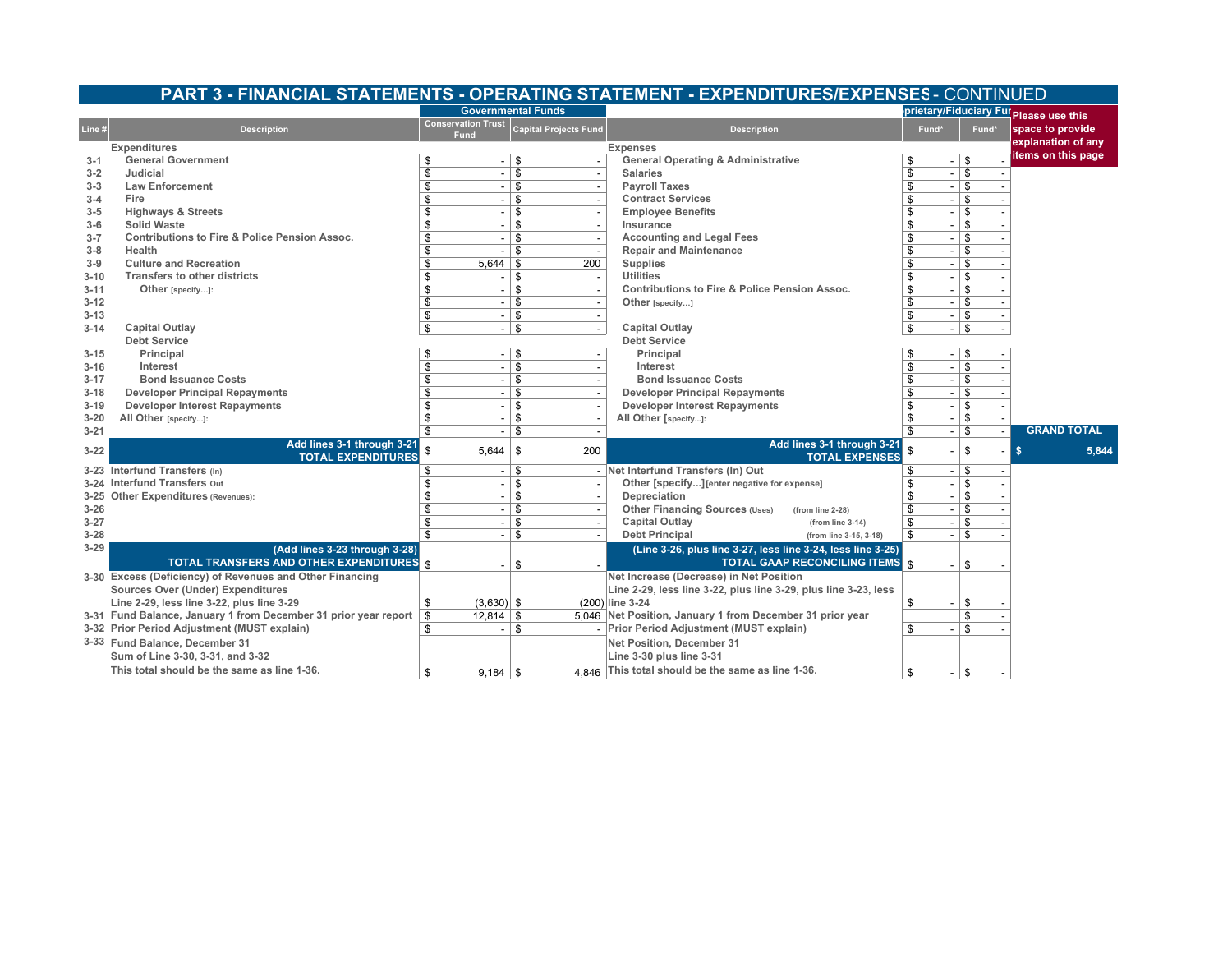|         |                                                                                                                                                                      | PART 4 - DEBT OUTSTANDING, ISSUED, AND RETIRED |                                  |                                                     |                         |                                                                |
|---------|----------------------------------------------------------------------------------------------------------------------------------------------------------------------|------------------------------------------------|----------------------------------|-----------------------------------------------------|-------------------------|----------------------------------------------------------------|
|         | Please answer the following questions by marking the appropriate boxes.                                                                                              |                                                |                                  | <b>YES</b>                                          | <b>NO</b>               | Please use this space to provide any explanations or comments: |
| $4 - 1$ | Does the entity have outstanding debt?                                                                                                                               |                                                |                                  | $\checkmark$                                        | $\Box$                  |                                                                |
| $4 - 2$ | Is the debt repayment schedule attached? If no, MUST explain:                                                                                                        |                                                |                                  | $\checkmark$                                        | о                       |                                                                |
|         | 4-3 Is the entity current in its debt service payments? If no, MUST explain:                                                                                         |                                                |                                  | $\overline{\phantom{a}}$                            | $\Box$                  |                                                                |
| $4 - 4$ | Please complete the following debt schedule, if applicable: (please only include<br>principal amounts)                                                               | Outstanding at<br>beginning of year*           | <b>Issued during</b><br>year     | <b>Retired during</b><br>year                       | Outstanding at year-end |                                                                |
|         | <b>General obligation bonds</b>                                                                                                                                      | $-1$ \$                                        | \$<br>$\blacksquare$             | \$<br>$\sim$                                        |                         |                                                                |
|         | <b>Revenue bonds</b>                                                                                                                                                 | $-1$ \$<br>\$                                  | <b>S</b><br>$\sim$               | \$<br>$\overline{\phantom{a}}$                      |                         |                                                                |
|         | Notes/Loans<br>Leases                                                                                                                                                | $403,008$   \$<br>$-1$ \$                      | \$<br>  \$                       | $32,719$ \ \$<br>\$<br>$\overline{\phantom{a}}$     | 370,289                 |                                                                |
|         | <b>Developer Advances</b>                                                                                                                                            | $\mathbf{\hat{S}}$<br>$-1$ \$                  | l \$<br>$\sim$                   | $\overline{\mathbf{s}}$<br>$\overline{\phantom{a}}$ |                         |                                                                |
|         | Other (specify):                                                                                                                                                     | $-1$ \$<br>\$                                  | \$<br>$\overline{\phantom{a}}$   | \$<br>$\overline{a}$                                |                         |                                                                |
|         | <b>TOTAL</b> \$                                                                                                                                                      | $403,008$   \$                                 | \$                               | $32,719$ \\$                                        | 370,289                 |                                                                |
|         | Please answer the following questions by marking the appropriate boxes.                                                                                              | *must agree to prior year ending balance       |                                  | <b>YES</b>                                          | <b>NO</b>               |                                                                |
| 4-5     | Does the entity have any authorized, but unissued, debt?                                                                                                             |                                                |                                  |                                                     | $\checkmark$            |                                                                |
|         | How much?                                                                                                                                                            | $\mathbf{\hat{S}}$                             |                                  |                                                     |                         |                                                                |
| If yes: | Date the debt was authorized:                                                                                                                                        |                                                |                                  |                                                     |                         |                                                                |
| 4-6     | Does the entity intend to issue debt within the next calendar year?                                                                                                  |                                                |                                  | $\Box$                                              | $\mathcal{L}$           |                                                                |
| $4 - 7$ | If yes: How much?<br>Does the entity have debt that has been refinanced that it is still responsible for?                                                            | \$                                             |                                  | $\Box$                                              | $\checkmark$            |                                                                |
| If yes: | What is the amount outstanding?                                                                                                                                      | \$                                             |                                  |                                                     |                         |                                                                |
| 4-8     | Does the entity have any lease agreements?                                                                                                                           |                                                |                                  | $\Box$                                              | $\checkmark$            |                                                                |
|         | If yes: What is being leased?                                                                                                                                        |                                                |                                  |                                                     |                         |                                                                |
|         | What is the original date of the lease?                                                                                                                              |                                                |                                  |                                                     |                         |                                                                |
|         | Number of years of lease?<br>Is the lease subject to annual appropriation?                                                                                           |                                                |                                  | $\Box$                                              | $\overline{\Box}$       |                                                                |
|         | What are the annual lease payments?                                                                                                                                  | \$                                             |                                  |                                                     |                         |                                                                |
|         |                                                                                                                                                                      | <b>PART 5 - CASH AND INVESTMENTS</b>           |                                  |                                                     |                         |                                                                |
|         | Please provide the entity's cash deposit and investment balances.                                                                                                    |                                                |                                  | <b>AMOUNT</b>                                       | <b>TOTAL</b>            | Please use this space to provide any explanations or comments: |
| 5-1     | YEAR-END Total of ALL Checking and Savings accounts                                                                                                                  |                                                | \$                               | 512,915                                             |                         |                                                                |
|         | 5-2 Certificates of deposit                                                                                                                                          |                                                | \$<br><b>TOTAL CASH DEPOSITS</b> | \$                                                  | 512,915                 |                                                                |
|         | Investments (if investment is a mutual fund, please list underlying investments):                                                                                    |                                                |                                  |                                                     |                         |                                                                |
|         |                                                                                                                                                                      |                                                | \$                               | $\overline{\phantom{a}}$                            |                         |                                                                |
| $5-3$   |                                                                                                                                                                      |                                                | \$                               | $\overline{\phantom{a}}$                            |                         |                                                                |
|         |                                                                                                                                                                      |                                                | \$                               | $\overline{\phantom{a}}$                            |                         |                                                                |
|         |                                                                                                                                                                      |                                                | $\mathbf{s}$                     |                                                     |                         |                                                                |
|         |                                                                                                                                                                      |                                                | <b>TOTAL INVESTMENTS</b>         | \$                                                  |                         |                                                                |
|         |                                                                                                                                                                      | <b>TOTAL CASH AND INVESTMENTS</b>              |                                  | \$                                                  | 512,915                 |                                                                |
|         | Please answer the following question by marking in the appropriate box<br>Are the entity's Investments legal in accordance with Section 24-75-601, et. seq., C.R.S.? |                                                | <b>YES</b><br>$\Box$             | <b>NO</b><br>$\Box$                                 | N/A<br>$\checkmark$     |                                                                |
| $5-4$   | Are the entity's deposits in an eligible (Public Deposit Protection Act) public depository (Section                                                                  |                                                |                                  |                                                     |                         |                                                                |
| $5 - 5$ | 11-10.5-101, et seq. C.R.S.)? If no, MUST explain:                                                                                                                   |                                                | $\mathcal{L}$                    | $\Box$                                              | П                       |                                                                |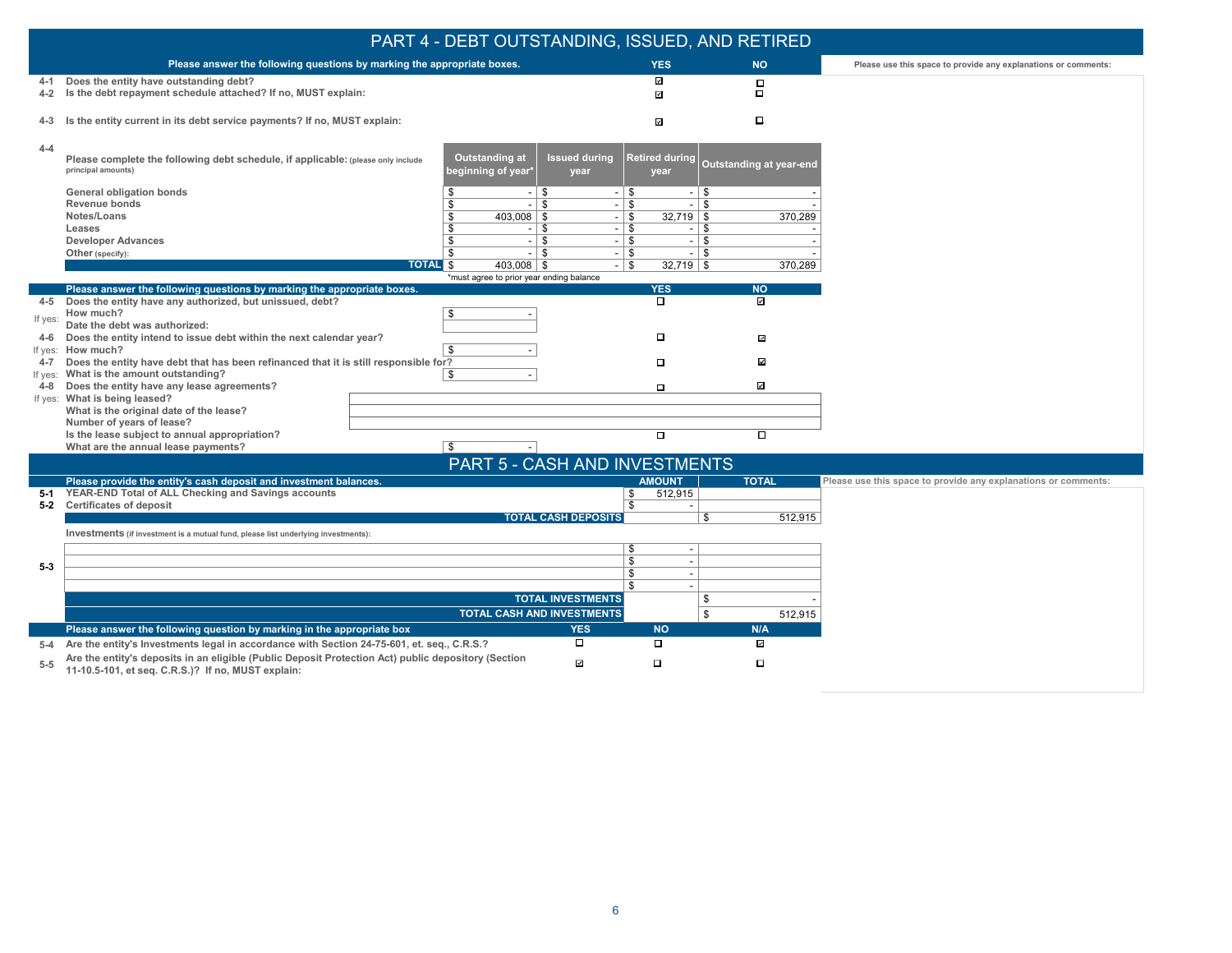| <b>PART 6 - CAPITAL ASSETS</b>                                                                                         |            |    |                                                                |  |  |  |  |  |
|------------------------------------------------------------------------------------------------------------------------|------------|----|----------------------------------------------------------------|--|--|--|--|--|
| Please answer the following question by marking in the appropriate box                                                 | <b>YES</b> | NΟ | Please use this space to provide any explanations or comments: |  |  |  |  |  |
| 6-1 Does the entity have capitalized assets?                                                                           |            |    |                                                                |  |  |  |  |  |
| 6.2 Has the entity performed an annual inventory of capital assets in accordance with Section 29-1-506, C.R.S.? If no, |            |    |                                                                |  |  |  |  |  |
| <b>MUST</b> explain:                                                                                                   |            |    |                                                                |  |  |  |  |  |

| $6 - 3$ | <b>Complete the following Capital Assets table for GOVERNMENTAL FUNDS:</b>      | <b>Balance -</b><br>beginning of the<br>year* | <b>Additions</b>     | <b>Deletions</b> | <b>Year-End Balance</b> |
|---------|---------------------------------------------------------------------------------|-----------------------------------------------|----------------------|------------------|-------------------------|
|         | Land                                                                            | 209,639                                       | -\$                  | \$               | \$<br>209.639           |
|         | <b>Buildings</b>                                                                | 489,824                                       | -\$                  | \$               | \$<br>489,824           |
|         | <b>Machinery and equipment</b>                                                  | 98,057                                        | \$                   | \$               | \$<br>98,057            |
|         | <b>Furniture and fixtures</b>                                                   |                                               | S                    | \$               | \$                      |
|         | Infrastructure                                                                  |                                               | \$                   | \$               | \$                      |
|         | Construction In Progress (CIP)                                                  | 286,342                                       | \$                   | \$               | 286,342<br>\$           |
|         | Other (explain):                                                                |                                               | \$                   | \$               | \$                      |
|         | Accumulated Depreciation (Enter a negative, or credit, balance)                 | $(315,095)$ \$                                | $(21, 887)$ \$       |                  | (336, 982)<br>\$        |
|         | <b>TOTAL</b>                                                                    | \$<br>768,767                                 | $(21, 887)$ \$<br>\$ |                  | \$<br>746,880           |
|         |                                                                                 |                                               |                      |                  |                         |
|         |                                                                                 | <b>Balance -</b>                              |                      |                  |                         |
| $6 - 4$ | Complete the following Capital Assets table for PROPRIETARY FUNDS:              | beginning of the                              | <b>Additions</b>     | <b>Deletions</b> | <b>Year-End Balance</b> |
|         |                                                                                 | year*                                         |                      |                  |                         |
|         | Land                                                                            | S                                             | \$                   | \$               | \$                      |
|         | <b>Buildings</b>                                                                |                                               |                      | \$               | £                       |
|         | <b>Machinery and equipment</b>                                                  | 25,897                                        | \$                   | \$               | 25,897<br>£             |
|         | <b>Furniture and fixtures</b>                                                   |                                               | S                    | \$               | \$                      |
|         | Infrastructure                                                                  |                                               | \$                   | \$               | \$                      |
|         | Construction In Progress (CIP)                                                  |                                               | \$                   | \$               | \$                      |
|         | Other (explain): Drinking water system                                          | 1,084,025                                     | -\$                  | \$               | 1,084,025<br>\$         |
|         | Accumulated Depreciation (Enter a negative, or credit, balance)<br><b>TOTAL</b> | $(423, 770)$ \$                               | $(34, 717)$ \$       |                  | \$<br>(458, 487)        |

 $\mathbb{R}^2$ 

\*must agree to prior year ending balance

| <b>PART 7 - PENSION INFORMATION</b>                                                                                                                                            |  |            |           |                                                                |
|--------------------------------------------------------------------------------------------------------------------------------------------------------------------------------|--|------------|-----------|----------------------------------------------------------------|
| Please answer the following question by marking in the appropriate box                                                                                                         |  | <b>YES</b> | <b>NO</b> | Please use this space to provide any explanations or comments: |
| Does the entity have an "old hire" firemen's pension plan?<br>$7-1$<br>Does the entity have a volunteer firemen's pension plan?<br>7-2<br>Who administers the plan?<br>If yes: |  |            | V<br>V    |                                                                |
| Indicate the contributions from:                                                                                                                                               |  |            |           |                                                                |
| Tax (property, SO, sales, etc.):                                                                                                                                               |  |            |           |                                                                |
| State contribution amount:                                                                                                                                                     |  |            |           |                                                                |
| Other (gifts, donations, etc.):                                                                                                                                                |  |            |           |                                                                |
| <b>TOTAL</b>                                                                                                                                                                   |  |            |           |                                                                |
| What is the monthly benefit paid for 20 years of service per retiree as of Jan 1?                                                                                              |  |            |           |                                                                |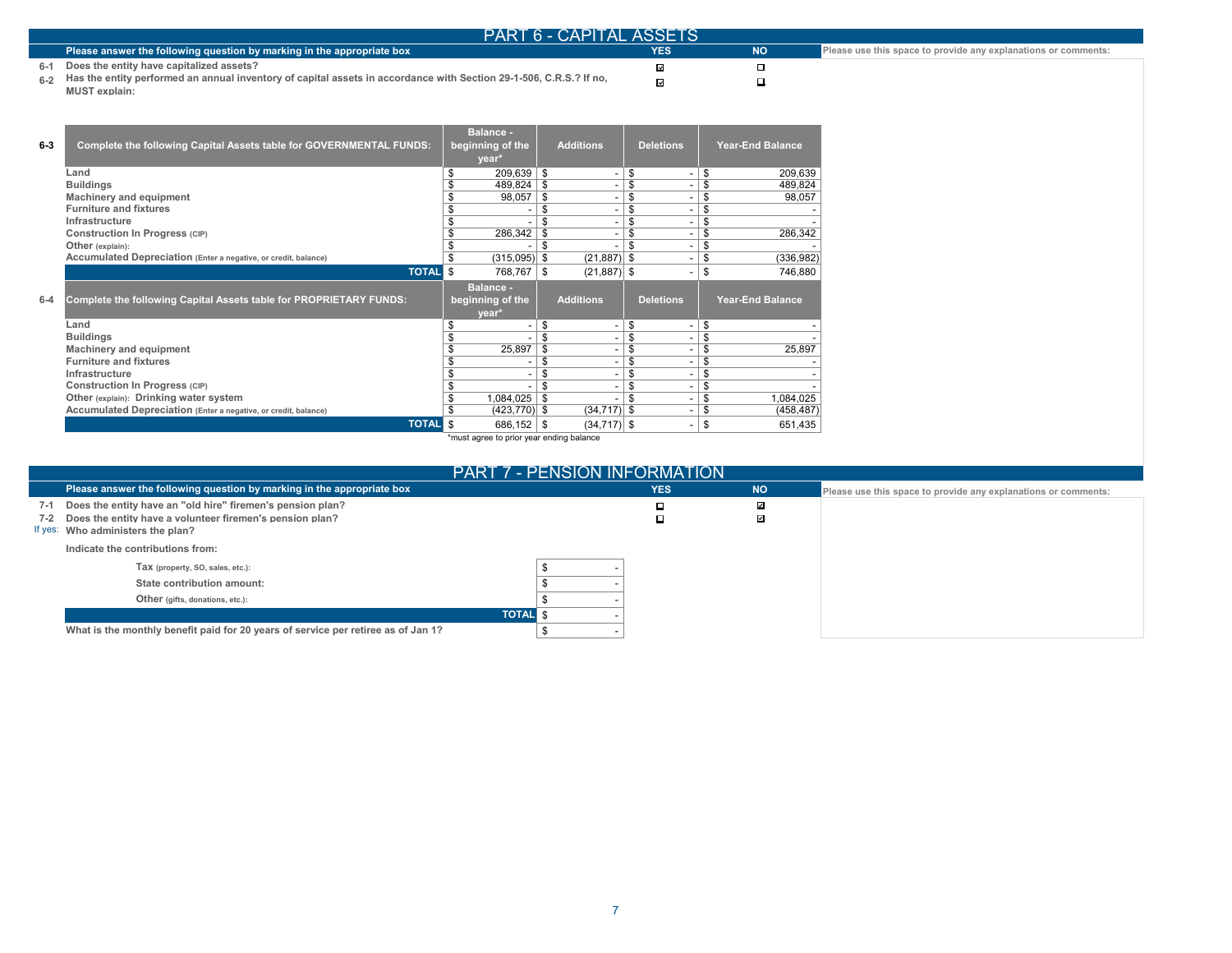|         | <b>PART 8 - BUDGET INFORMATION</b>                                                                                                                                                     |              |                            |                     |                                                                |
|---------|----------------------------------------------------------------------------------------------------------------------------------------------------------------------------------------|--------------|----------------------------|---------------------|----------------------------------------------------------------|
|         | Please answer the following question by marking in the appropriate box                                                                                                                 | <b>YES</b>   | <b>NO</b>                  | N/A                 | Please use this space to provide any explanations or comments: |
| $8 - 1$ | Did the entity file a current year budget with the Department of Local Affairs, in accordance with                                                                                     | $\checkmark$ | О                          | П.                  |                                                                |
|         | Section 29-1-113 C.R.S.? If no. MUST explain:<br>Did the entity pass an appropriations resolution in accordance with Section 29-1-108 C.R.S.?                                          | $\checkmark$ |                            |                     |                                                                |
| $8 - 2$ | If no, MUST explain:                                                                                                                                                                   |              | $\Box$                     | $\Box$              |                                                                |
|         | If yes: Please indicate the amount budgeted for each fund for the year reported                                                                                                        |              |                            |                     |                                                                |
|         | <b>Fund Name</b><br><b>Budgeted Expenditures/Expenses</b><br>General Fund (includes Broadband)<br>$\overline{\mathcal{S}}$                                                             | 265,350      |                            |                     |                                                                |
|         | Special Revenue Funds (Open Space, Cap Projects)<br>$\overline{\mathcal{S}}$                                                                                                           | 14,350       |                            |                     |                                                                |
|         | <b>Water Enterprise Fund</b><br>$\overline{s}$                                                                                                                                         | 107,820      |                            |                     |                                                                |
|         | <b>Conservation Trust Fund</b><br>\$                                                                                                                                                   | 11,000       |                            |                     |                                                                |
|         | PART 9 - TAX PAYER'S BILL OF RIGHTS (TABOR)                                                                                                                                            |              |                            |                     |                                                                |
| $9 - 1$ | Please answer the following question by marking in the appropriate box<br>Is the entity in compliance with all the provisions of TABOR [State Constitution, Article X, Section 20(5)]? |              | <b>YES</b><br>$\checkmark$ | <b>NO</b><br>$\Box$ | Please use this space to provide any explanations or comments: |
|         | Note: An election to exempt the government from the spending limitations of TABOR does not exempt the                                                                                  |              |                            |                     |                                                                |
|         |                                                                                                                                                                                        |              |                            |                     |                                                                |
|         | <b>PART 10 - GENERAL INFORMATION</b>                                                                                                                                                   |              |                            |                     |                                                                |
|         | Please answer the following question by marking in the appropriate box                                                                                                                 |              | <b>YES</b>                 | <b>NO</b>           | Please use this space to provide any explanations or comments: |
|         | 10-1 Is this application for a newly formed governmental entity?                                                                                                                       |              | О                          | M                   |                                                                |
| If yes: | Date of formation:                                                                                                                                                                     |              |                            |                     |                                                                |
|         |                                                                                                                                                                                        |              |                            |                     |                                                                |
|         | 10-2 Has the entity changed its name in the past or current year?                                                                                                                      |              | О                          | N                   |                                                                |
|         | If Yes: NEW name                                                                                                                                                                       |              |                            |                     |                                                                |
|         |                                                                                                                                                                                        |              |                            |                     |                                                                |
|         | <b>PRIOR</b> name                                                                                                                                                                      |              |                            |                     |                                                                |
|         | 10-3 Is the entity a metropolitan district?                                                                                                                                            |              | $\Box$                     | N                   |                                                                |
|         | 10-4 Please indicate what services the entity provides:                                                                                                                                |              |                            |                     |                                                                |
|         | General government, water, trash.                                                                                                                                                      |              |                            |                     |                                                                |
|         | 10-5 Does the entity have an agreement with another government to provide services?                                                                                                    |              | $\overline{\mathbf{v}}$    | П.                  |                                                                |
|         | If yes: List the name of the other governmental entity and the services provided:                                                                                                      |              |                            |                     |                                                                |
|         | San Miguel County provides public safety to the Town.                                                                                                                                  |              |                            |                     |                                                                |
|         | 10-6 Does the entity have a certified mill levy?                                                                                                                                       |              | ⊽                          | □                   |                                                                |
|         | If yes: Please provide the number of mills levied for the year reported (do not enter \$ amounts):<br><b>Bond Redemption mills</b><br>0.000                                            |              |                            |                     |                                                                |
|         | <b>General/Other mills</b><br>27.665                                                                                                                                                   |              |                            |                     |                                                                |
|         | <b>Total mills</b><br>27.665                                                                                                                                                           |              |                            |                     |                                                                |
|         | Please use this space to provide any additional explanations or comments not previously included:                                                                                      |              |                            |                     |                                                                |
|         |                                                                                                                                                                                        |              |                            |                     |                                                                |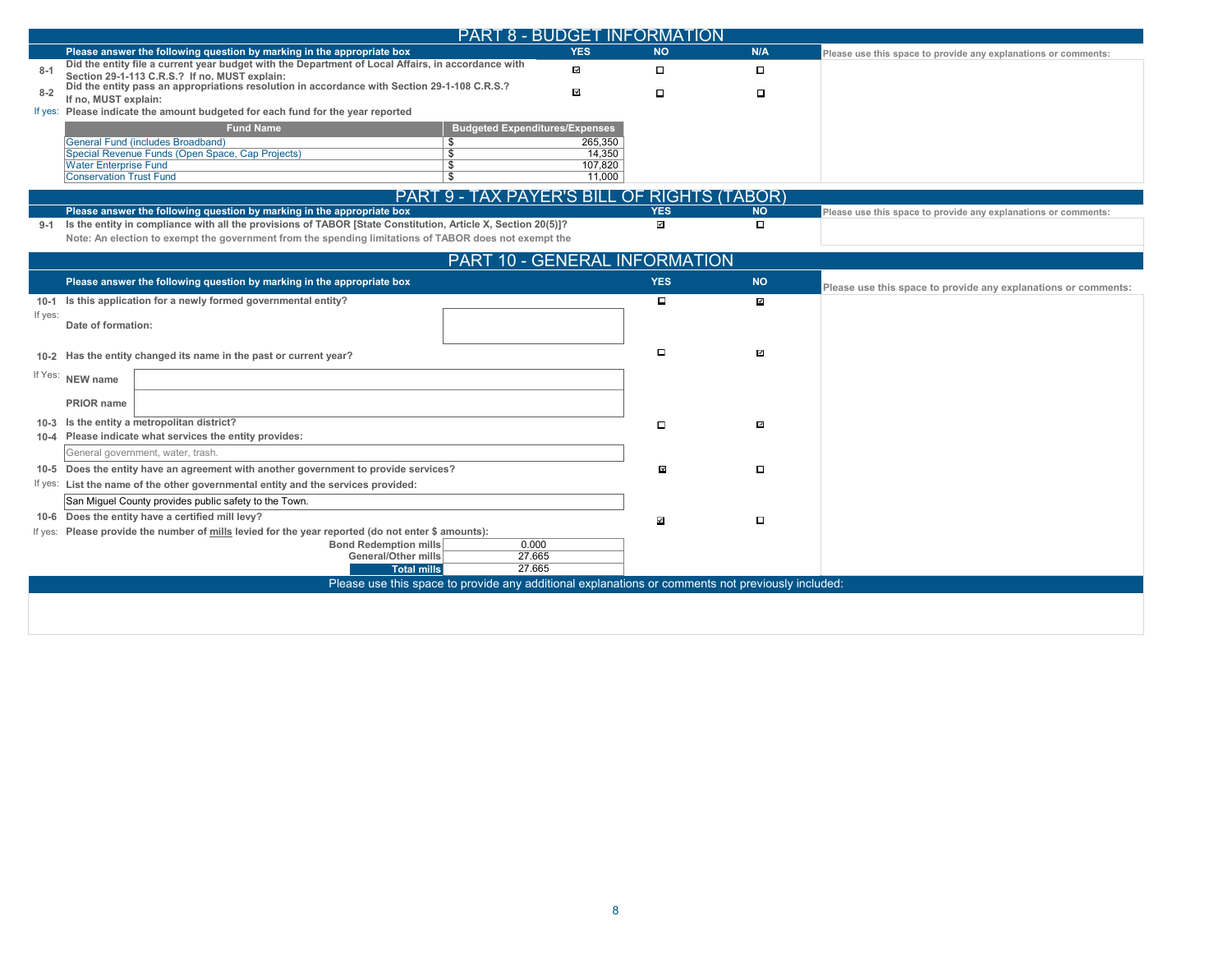|                                   |                                    | <b>OSA USE ONLY</b>                  |          |              |
|-----------------------------------|------------------------------------|--------------------------------------|----------|--------------|
| <b>Entity Wide:</b>               | <b>General Fund</b>                | <b>Governmental Funds</b>            |          | <b>Notes</b> |
| Unrestricted Cash & Investments   | 512.915 Unrestricted Fund Balan \$ | 167.484 Total Tax Revenue            | 206,409  |              |
| <b>Current Liabilities</b>        | 206,375 Total Fund Balance         | 174,961 Revenue Paying Debt Service  | 247,196  |              |
| Deferred Inflow                   | 147,555 PY Fund Balance            | 160,116 Total Revenue                | 247.229  |              |
|                                   | <b>Total Revenue</b>               | 247,196 Total Debt Service Principal | 7,719    |              |
|                                   | <b>Total Expenditures</b>          | 229.342 Total Debt Service Interest  | 6.289    |              |
| Governmental                      | Interfund In                       |                                      |          |              |
| Total Cash & Investments          | 434,534 Interfund Out              | 3,009 Enterprise Funds               |          |              |
| Transfers In                      | - Proprietary                      | Net Position                         | 452,546  |              |
| <b>Transfers Out</b>              | - Current Assets                   | 64,551 PY Net Position               | 460,056  |              |
| Property Tax                      | 124,125 Deferred Outflow           | - Government-Wide                    |          |              |
| Debt Service Principal            | 7,719 Current Liabilities          | 25,940 Total Outstanding Debt        | 370.289  |              |
| <b>Total Expenditures</b>         | 243,262 Deferred Inflow            | - Authorized but Unissued            |          |              |
| <b>Total Developer Advances</b>   | - Cash & Investments               | 64.351 Year Authorized               | 1/0/1900 |              |
| <b>Total Developer Repayments</b> | - Principal Expense                | 25,000                               |          |              |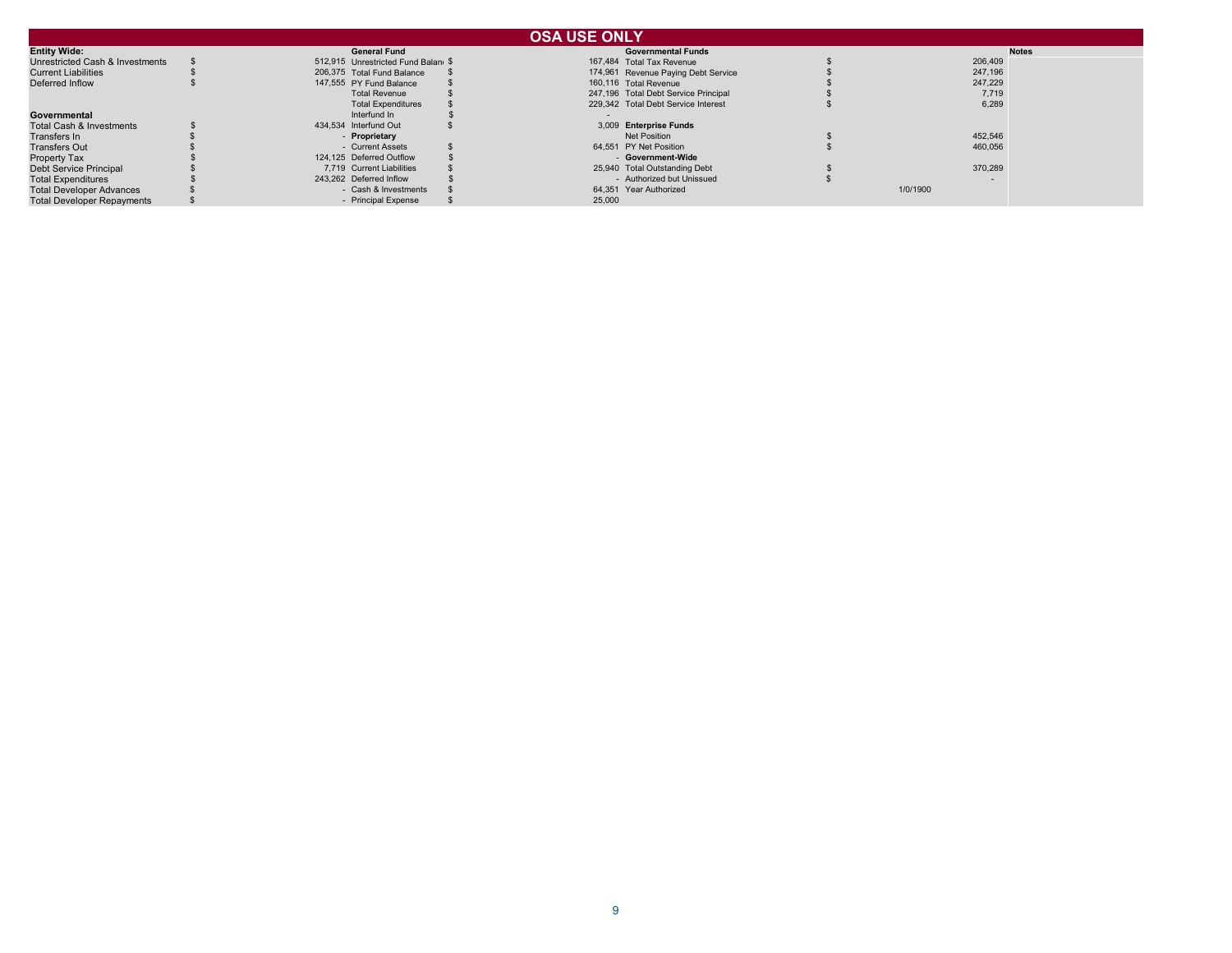| PART 12 - GOVERNING BODY APPROVAL                                                                       |        |           |  |
|---------------------------------------------------------------------------------------------------------|--------|-----------|--|
| Please answer the following question by marking in the appropriate box                                  | YES    | <b>NO</b> |  |
| 12-1 If you plan to submit this form electronically, have you read the new Electronic Signature Policy? | $\Box$ |           |  |

#### **Office of the State Auditor — Local Government Division - Exemption Form Electronic Signatures Policy and Procedures**

**Policy - Requirements**

The Office of the State Auditor Local Government Audit Division may accept an electronic submission of an application for exemption from audit that includes governing board signatures obtained through a program such as Doc **Required elements and safeguards are as follows:**

. The preparer of the application is responsible for obtaining board signatures that comply with the requirement in Section 29-1-604 (3), C.R.S., that states the application shall be personally reviewed, approved, and sign **members of the governing body.**

The application must be accompanied by the signature history document created by the electronic signature software. The signature history document must show when the document was created and when the document was emailed t **parties, and include the dates the individual board members signed the document. The signature history must also show the individuals' email addresses and IP address. • Office of the State Auditor staff will not coordinate obtaining signatures.**

The application for exemption from audit form created by our office includes a section for governing body approval. Local governing boards note their approval and submit the application through one of the following three m **1) Submit the application in hard copy via the US Mail including original signatures.** 

**2) Submit the application electronically via email and either,**

**a. Include a copy of an adopted resolution that documents formal approval by the Board, or**

**b. Include electronic signatures obtained through a software program such as Docusign or Echosign in accordance with the requirements noted above.**

Below is the certification and approval of the governing body By signing, each individual member is certifying they are a duly elected or appointed officer of the local government. Governing members may be verified. Also b this Application for Exemption from Audit has been prepared consistent with Section 29-1-604, C.R.S., which states that a governmental agency with revenue and expenditures of \$750,000 or less must have an application prepa knowledge of governmental accounting; completed to the best of their knowledge and is accurate and true. Use additional pages if needed.

|    | Print the names of ALL members of the governing body below. | A MAJORITY of the members of the governing body must complete and sign in the column below.                                                                                                                                                                        |
|----|-------------------------------------------------------------|--------------------------------------------------------------------------------------------------------------------------------------------------------------------------------------------------------------------------------------------------------------------|
|    | <b>Full Name</b>                                            | Corinne Platt enter that I am a duly elected or appointed board member, and that I have                                                                                                                                                                            |
|    |                                                             | personally reviewed and approve this application for exemption from audit.                                                                                                                                                                                         |
|    |                                                             |                                                                                                                                                                                                                                                                    |
|    |                                                             | My term Expires: 1990 My term Expires:                                                                                                                                                                                                                             |
|    | <b>Full Name</b>                                            | $\sim$ Sydney Roop states that I am a duly elected or appointed board member, and that I have                                                                                                                                                                      |
|    |                                                             | personally reviewed and approve this application for exemption from audit.                                                                                                                                                                                         |
|    |                                                             | Date: <u>Date: Experimental Part of the Second Contract of the Second Contract of the Second Contract of the Second Contract of the Second Contract of the Second Contract of the Second Contract of the Second Contract of the </u>                               |
|    |                                                             | My term Expires: Management of the My term Expires:                                                                                                                                                                                                                |
|    | <b>Full Name</b>                                            | attest that I am a duly elected or appointed board member, and that I have                                                                                                                                                                                         |
| -3 |                                                             | personally reviewed and approve this application for exemption from audit.                                                                                                                                                                                         |
|    |                                                             | Signed Signed and the state of the state of the state of the state of the state of the state of the state of the state of the state of the state of the state of the state of the state of the state of the state of the state<br>Date: __________________________ |
|    | <b>Full Name</b>                                            | My term Expires: Manual Assembly Property and Assembly Property and Assembly Property and Assembly Property and Assembly Property and Assembly Property and Assembly Property and Assembly Property and Assembly Property and                                      |
|    |                                                             | attest that I am a duly elected or appointed board member, and that I have                                                                                                                                                                                         |
|    |                                                             | personally reviewed and approve this application for exemption from audit.                                                                                                                                                                                         |
|    |                                                             | My term Expires: No. 1996. The Second State of the Second State of the Second State of the Second State of the Second State of the Second State of the Second State of the Second State of the Second State of the Second Stat                                     |
|    | <b>Full Name</b>                                            |                                                                                                                                                                                                                                                                    |
|    |                                                             | , attest that I am a duly elected or appointed board member, and that I have<br>personally reviewed and approve this application for exemption from audit.                                                                                                         |
| 5  |                                                             | Signed <u>Signed Signed Signed Signed Signed Signed Signed Signed Signed Signed Signed Signed Signed Signed Signed Signed Signed Signed Signed Signed Signed Signed Signed Signed Signed Signed Signed Signed Signed Signed Sign</u>                               |
|    |                                                             |                                                                                                                                                                                                                                                                    |
|    | <b>Full Name</b>                                            | attest that I am a duly elected or appointed board member, and that I have                                                                                                                                                                                         |
|    |                                                             | personally reviewed and approve this application for exemption from audit.                                                                                                                                                                                         |
|    |                                                             |                                                                                                                                                                                                                                                                    |
|    |                                                             |                                                                                                                                                                                                                                                                    |
|    | <b>Full Name</b>                                            | , attest that I am a duly elected or appointed board member, and that I have                                                                                                                                                                                       |
|    |                                                             | personally reviewed and approve this application for exemption from audit.                                                                                                                                                                                         |
|    |                                                             | Signed Signed and the state of the state of the state of the state of the state of the state of the state of the state of the state of the state of the state of the state of the state of the state of the state of the state                                     |
|    |                                                             |                                                                                                                                                                                                                                                                    |
|    |                                                             |                                                                                                                                                                                                                                                                    |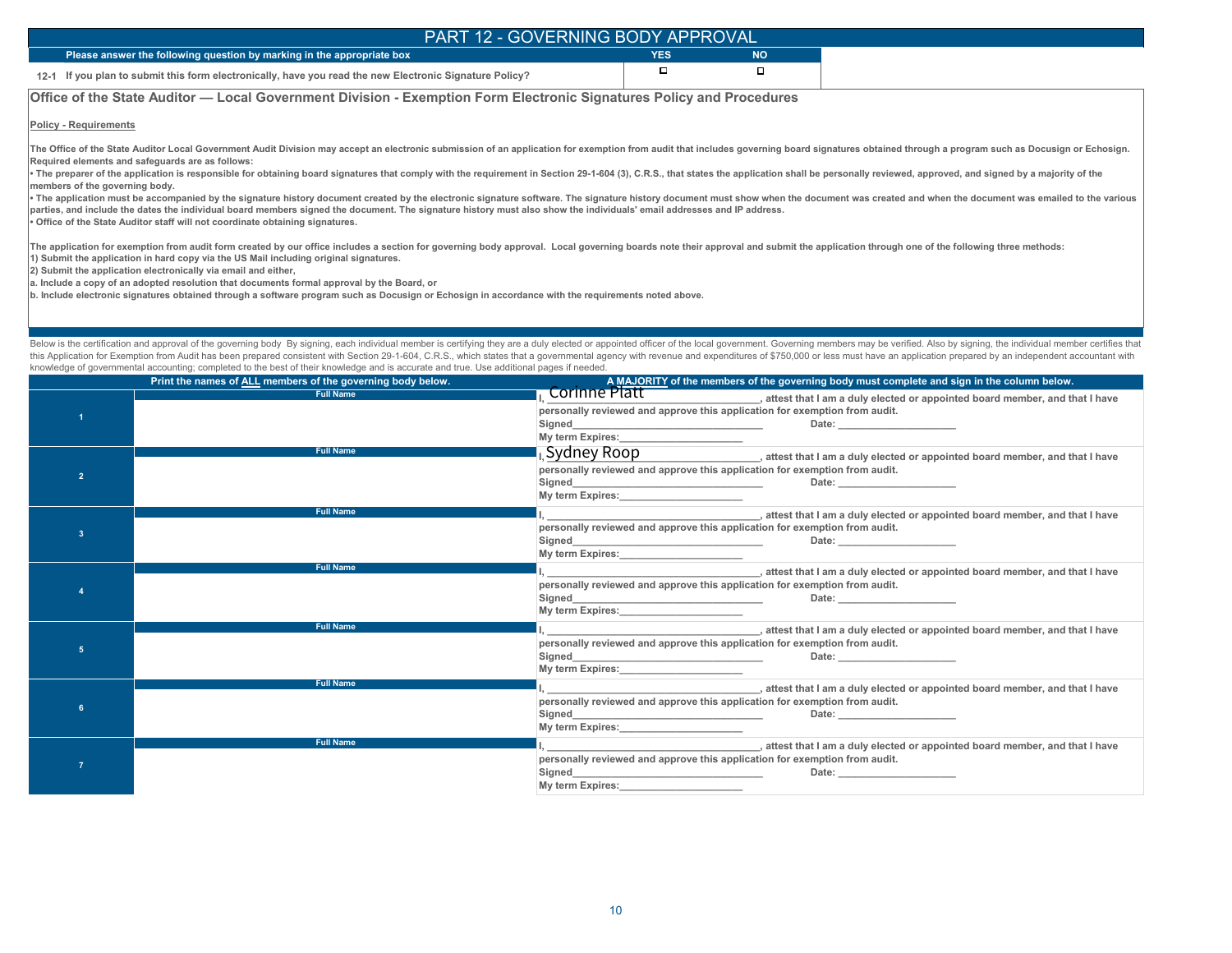#### **EXHIBIT C DRINKING WATER REVOLVING FUND ARRA LOAN REPAYMENT SCHEDULE TOWN OF OPHIR, COLORADO**

#### On or before the first of each date, commencing on November 1, 2010 the Governmental Agency shall pay the amount set forth below:

| <b>LOAN DATE:</b>     | 12/18/09  |
|-----------------------|-----------|
| <b>LOAN AMOUNT:</b>   | \$500,000 |
| <b>INTEREST RATE:</b> | $0.000\%$ |
| <b>TERM (YEARS):</b>  | 20        |

| <b>PAYMENT</b><br><b>DATES</b> | <b>PAYMENT</b> | <b>PRINCIPAL</b> | <b>REMAINING</b><br><b>PRINCIPAL</b> | <b>CALCULATED</b><br><b>INTEREST</b> |
|--------------------------------|----------------|------------------|--------------------------------------|--------------------------------------|
|                                |                |                  |                                      |                                      |
|                                |                |                  | \$500,000.00                         |                                      |
| 12/1/2010                      | \$12,500.00    | \$12,500.00      | \$487,500.00                         | \$0.00                               |
| 6/1/2011                       | \$12,500.00    | \$12,500.00      | \$475,000.00                         | \$0.00                               |
| 12/1/2011                      | \$12,500.00    | \$12,500.00      | \$462,500.00                         | \$0.00                               |
| 6/1/2012                       | \$12,500.00    | \$12,500.00      | \$450,000.00                         | \$0.00                               |
| 12/1/2012                      | \$12,500.00    | \$12,500.00      | \$437,500.00                         | \$0.00                               |
| 6/1/2013                       | \$12,500.00    | \$12,500.00      | \$425,000.00                         | \$0.00                               |
| 12/1/2013                      | \$12,500.00    | \$12,500.00      | \$412,500.00                         | \$0.00                               |
| 6/1/2014                       | \$12,500.00    | \$12,500.00      | \$400,000.00                         | \$0.00                               |
| 12/1/2014                      | \$12,500.00    | \$12,500.00      | \$387,500.00                         | \$0.00                               |
| 6/1/2015                       | \$12,500.00    | \$12,500.00      | \$375,000.00                         | \$0.00                               |
| 12/1/2015                      | \$12,500.00    | \$12,500.00      | \$362,500.00                         | \$0.00                               |
| 6/1/2016                       | \$12,500.00    | \$12,500.00      | \$350,000.00                         | \$0.00                               |
| 12/1/2016                      | \$12,500.00    | \$12,500.00      | \$337,500.00                         | \$0.00                               |
| 6/1/2017                       | \$12,500.00    | \$12,500.00      | \$325,000.00                         | \$0.00                               |
| 12/1/2017                      | \$12,500.00    | \$12,500.00      | \$312,500.00                         | \$0.00                               |
| 6/1/2018                       | \$12,500.00    | \$12,500.00      | \$300,000.00                         | \$0.00                               |
| 12/1/2018                      | \$12,500.00    | \$12,500.00      | \$287,500.00                         | \$0.00                               |
| 6/1/2019                       | \$12,500.00    | \$12,500.00      | \$275,000.00                         | \$0.00                               |
| 12/1/2019                      | \$12,500.00    | \$12,500.00      | \$262,500.00                         | \$0.00                               |
| 6/1/2020                       | \$12,500.00    | \$12,500.00      | \$250,000.00                         | \$0.00                               |
| 12/1/2020                      | \$12,500.00    | \$12,500.00      | \$237,500.00                         | \$0.00                               |
| 6/1/2021                       | \$12,500.00    | \$12,500.00      | \$225,000.00                         | \$0.00                               |
| 12/1/2021                      | \$12,500.00    | \$12,500.00      | \$212,500.00                         | \$0.00                               |
| 6/1/2022                       | \$12,500.00    | \$12,500.00      | \$200,000.00                         | \$0.00                               |
| 12/1/2022                      | \$12,500.00    | \$12,500.00      | \$187,500.00                         | \$0.00                               |
| 6/1/2023                       | \$12,500.00    | \$12,500.00      | \$175,000.00                         | \$0.00                               |
| 12/1/2023                      | \$12,500.00    | \$12,500.00      | \$162,500.00                         | \$0.00                               |
| 6/1/2024                       | \$12,500.00    | \$12,500.00      | \$150,000.00                         | \$0.00                               |
| 12/1/2024                      | \$12,500.00    | \$12,500.00      | \$137,500.00                         | \$0.00                               |
| 6/1/2025                       | \$12,500.00    | \$12,500.00      | \$125,000.00                         | \$0.00                               |
| 12/1/2025                      | \$12,500.00    | \$12,500.00      | \$112,500.00                         | \$0.00                               |
| 6/1/2026                       | \$12,500.00    | \$12,500.00      | \$100,000.00                         | \$0.00                               |
| 12/1/2026                      | \$12,500.00    | \$12,500.00      | \$87,500.00                          | \$0.00                               |
| 6/1/2027                       | \$12,500.00    | \$12,500.00      | \$75,000.00                          | \$0.00                               |
| 12/1/2027                      | \$12,500.00    | \$12,500.00      | \$62,500.00                          | \$0.00                               |
| 6/1/2028                       | \$12,500.00    | \$12,500.00      | \$50,000.00                          | \$0.00                               |
| 12/1/2028                      | \$12,500.00    | \$12,500.00      | \$37,500.00                          | \$0.00                               |
| 6/1/2029                       | \$12,500.00    | \$12,500.00      | \$25,000.00                          | \$0.00                               |
| 12/1/2029                      | \$12,500.00    | \$12,500.00      | \$12,500.00                          | \$0.00                               |
| 6/1/2030                       | \$12,500.00    | \$12,500.00      | \$0.00                               | \$0.00                               |
| Total                          | \$500,000.00   | \$500,000.00     |                                      | \$0.00                               |
|                                |                |                  |                                      |                                      |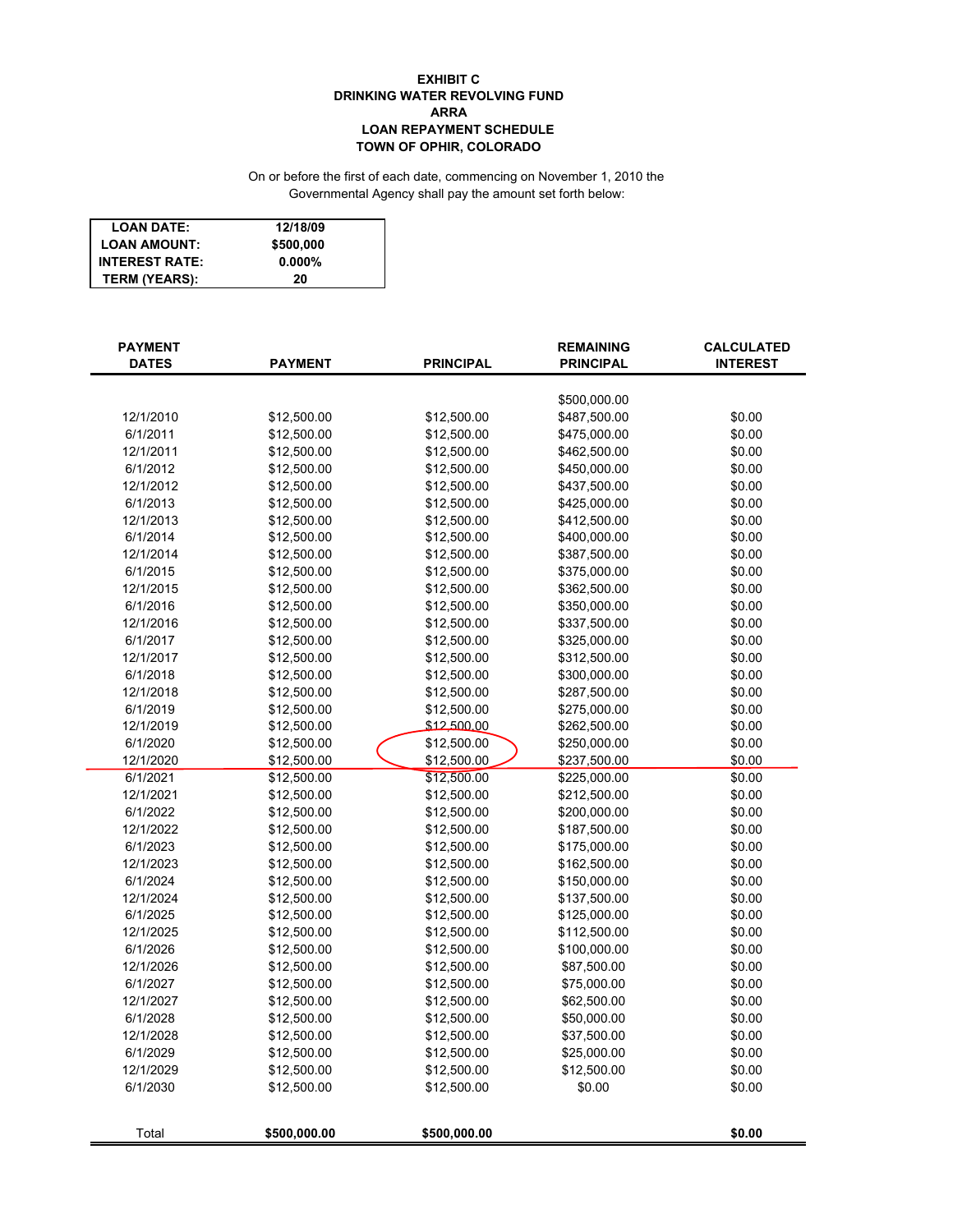#### balloon payment on August 25, 2025. **Broadband loan Alpine Bank Loan Number 2646286802 LOAN REPAYMENT SCHEDULE TOWN OF OPHIR, COLORADO**

Governmental Agency shall pay the amount set forth below:

| <b>PAYMENT</b><br><b>DATES</b> | <b>PAYMENT</b>           | <b>PRINCIPAL</b>     | <b>REMAINING</b><br><b>PRINCIPAL</b> | CALCULATED<br><b>INTEREST</b> |
|--------------------------------|--------------------------|----------------------|--------------------------------------|-------------------------------|
| 1/25/2020                      | \$1,162.07               | \$613.09             | \$139,895.21                         | \$548.98                      |
| 2/25/2020                      | \$1,162.07               | \$615.48             | \$139,279.73                         | \$546.59                      |
| 3/25/2020                      | \$1,162.07               | \$617.88             | \$138,661.85                         | \$544.19                      |
| 4/25/2020                      | \$1,162.07               | \$620.29             | \$138,041.56                         | \$541.78                      |
| 5/25/2020                      | \$1,162.07               | \$622.71             | \$137,418.85                         | \$539.36                      |
| 6/25/2020                      | \$1,162.07               | \$625.14             | \$136,793.71                         | \$536.93                      |
| 7/25/2020                      | \$1,162.07               | \$627.57             | \$136,166.14                         | \$534.50                      |
| 8/25/2020                      | \$1,162.07               | \$630.02             | \$135,536.12                         | \$532.05                      |
| 9/25/2020                      | \$1,162.07               | \$632.48             | \$134,903.64                         | \$529.59                      |
| 10/25/2020                     | \$1,162.07               | \$634.95             | \$134,268.69                         | \$527.12                      |
| 11/25/2020                     | \$1,162.07               | \$637.42             | \$133,631.27                         | \$524.65                      |
| 12/25/2020                     | \$1,162.07               | \$639.91             | \$132,991.36                         | \$522.16                      |
| 1/25/2021                      | \$1,162.07               | \$642.40             | \$132,348.96                         | \$519.67                      |
| 2/25/2021                      | \$1,162.07               | \$644.91             | \$131,704.05                         | \$517.16                      |
| 3/25/2021                      | \$1,162.07               | \$647.42             | \$131,056.63                         | \$514.65                      |
|                                |                          |                      |                                      |                               |
| 4/25/2021                      | \$1,162.07               | \$649.95             | \$130,406.68                         | \$512.12                      |
| 5/25/2021                      | \$1,162.07               | \$652.48             | \$129,754.20                         | \$509.59                      |
| 6/25/2021                      | \$1,162.07               | \$655.03             | \$129,099.17                         | \$507.04                      |
| 7/25/2021                      | \$1,162.07               | \$657.58             | \$128,441.59                         | \$504.49                      |
| 8/25/2021                      | \$1,162.07               | \$660.15             | \$127,781.44                         | \$501.92                      |
| 9/25/2021                      | \$1,162.07               | \$662.72             | \$127,118.72                         | \$499.35                      |
| 10/25/2021                     | \$1,162.07               | \$665.31             | \$126,453.41                         | \$496.76                      |
| 11/25/2021                     | \$1,162.07               | \$667.90             | \$125,785.51                         | \$494.17                      |
| 12/25/2021                     | \$1,162.07               | \$670.51             | \$125,115.00                         | \$491.56                      |
| 1/25/2022                      | \$1,162.07               | \$673.12             | \$124,441.88                         | \$488.95                      |
| 2/25/2022                      | \$1,162.07               | \$675.75             | \$123,766.13                         | \$486.32                      |
| 3/25/2022                      | \$1,162.07               | \$678.38             | \$123,087.75                         | \$483.69                      |
| 4/25/2022                      | \$1,162.07               | \$681.03             | \$122,406.72                         | \$481.04                      |
| 5/25/2022                      | \$1,162.07               | \$683.68             | \$121,723.04                         | \$478.39                      |
| 6/25/2022                      | \$1,162.07               | \$686.35             | \$121,036.69                         | \$475.72                      |
| 7/25/2022                      | \$1,162.07               | \$689.03             | \$120,347.66                         | \$473.04                      |
| 8/25/2022                      | \$1,162.07               | \$691.71             | \$119,655.95                         | \$470.36                      |
| 9/25/2022                      | \$1,162.07               | \$694.41             | \$118,961.54                         | \$467.66                      |
| 10/25/2022                     | \$1,162.07               | \$697.12             | \$118,264.42                         | \$464.95                      |
| 11/25/2022                     | \$1,162.07               | \$699.84             | \$117,564.58                         | \$462.23                      |
| 12/25/2022                     | \$1,162.07               | \$702.57             | \$116,862.01                         | \$459.50                      |
| 1/25/2023                      | \$1,162.07               | \$705.31             | \$116,156.70                         | \$456.76                      |
| 2/25/2023                      | \$1,162.07               | \$708.06             | \$115,448.64                         | \$454.01                      |
| 3/25/2023                      | \$1,162.07               | \$710.82             | \$114,737.82                         | \$451.25                      |
| 4/25/2023                      | \$1,162.07               | \$713.59             | \$114,024.23                         | \$448.48                      |
| 5/25/2023                      | \$1,162.07               | \$716.38             | \$113,307.85                         | \$445.69                      |
| 6/25/2023                      | \$1,162.07               | \$719.17             | \$112,588.68                         | \$442.90                      |
| 7/25/2023                      | \$1,162.07               | \$721.97             | \$111,866.71                         | \$440.10                      |
| 8/25/2023                      | \$1,162.07               | \$724.79             | \$111,141.92                         | \$437.28                      |
| 9/25/2023                      | \$1,162.07               | \$727.62             | \$110,414.30                         | \$434.45                      |
| 10/25/2023                     | \$1,162.07               | \$730.45             | \$109,683.85                         | \$431.62                      |
| 11/25/2023                     | \$1,162.07               | \$733.30             | \$108,950.55                         | \$428.77                      |
| 12/25/2023                     | \$1,162.07               | \$736.16             | \$108,214.39                         | \$425.91                      |
| 1/25/2024                      | \$1,162.07               | \$739.03             | \$107,475.36                         | \$423.04                      |
| 2/25/2024                      | \$1,162.07               | \$741.92             | \$106,733.44                         | \$420.15                      |
| 3/25/2024                      | \$1,162.07               | \$744.81             | \$105,988.63                         | \$417.26                      |
| 4/25/2024                      | \$1,162.07               | \$747.71             | \$105,240.92                         | \$414.36                      |
| 5/25/2024                      | \$1,162.07               | \$750.63             | \$104,490.29                         | \$411.44                      |
| 6/25/2024                      | \$1,162.07               | \$753.56             | \$103,736.73                         | \$408.51                      |
| 7/25/2024                      | \$1,162.07               | \$756.50             | \$102,980.23                         | \$405.57                      |
| 8/25/2024                      | \$1,162.07               | \$759.45             | \$102,220.78                         | \$402.62                      |
| 9/25/2024                      | \$1,162.07               | \$762.41             | \$101,458.37                         | \$399.66                      |
| 10/25/2024                     |                          |                      |                                      | \$396.69                      |
| 11/25/2024                     | \$1,162.07               | \$765.38<br>\$768.37 | \$100,692.99<br>\$99,924.62          | \$393.70                      |
|                                | \$1,162.07               |                      |                                      |                               |
| 12/25/2024                     | \$1,162.07<br>\$1,162.07 | \$771.36             | \$99,153.26                          | \$390.71                      |
| 1/25/2025                      |                          | \$774.37             | \$98,378.89                          | \$387.70                      |
| 2/25/2025                      | \$1,162.07               | \$777.39             | \$97,601.50                          | \$384.68                      |
| 3/25/2025                      | \$1,162.07               | \$780.42             | \$96,821.08                          | \$381.65                      |
| 4/25/2025                      | \$1,162.07               | \$783.47             | \$96,037.61                          | \$378.60                      |
| 5/25/2025                      | \$1,162.07               | \$786.52             | \$95,251.09                          | \$375.55                      |
| 6/25/2025                      | \$1,162.07               | \$789.59             | \$94,461.50                          | \$372.48                      |
| 7/25/2025                      | \$1,162.07               | \$793.67             | \$93,667.83                          | \$368.40                      |
| 8/25/2025                      | \$94,033.13              | \$93,667.83          | \$0.00                               | \$365.30                      |
| Total                          | \$190,484.94             | \$150,000.00         |                                      | \$40,484.94                   |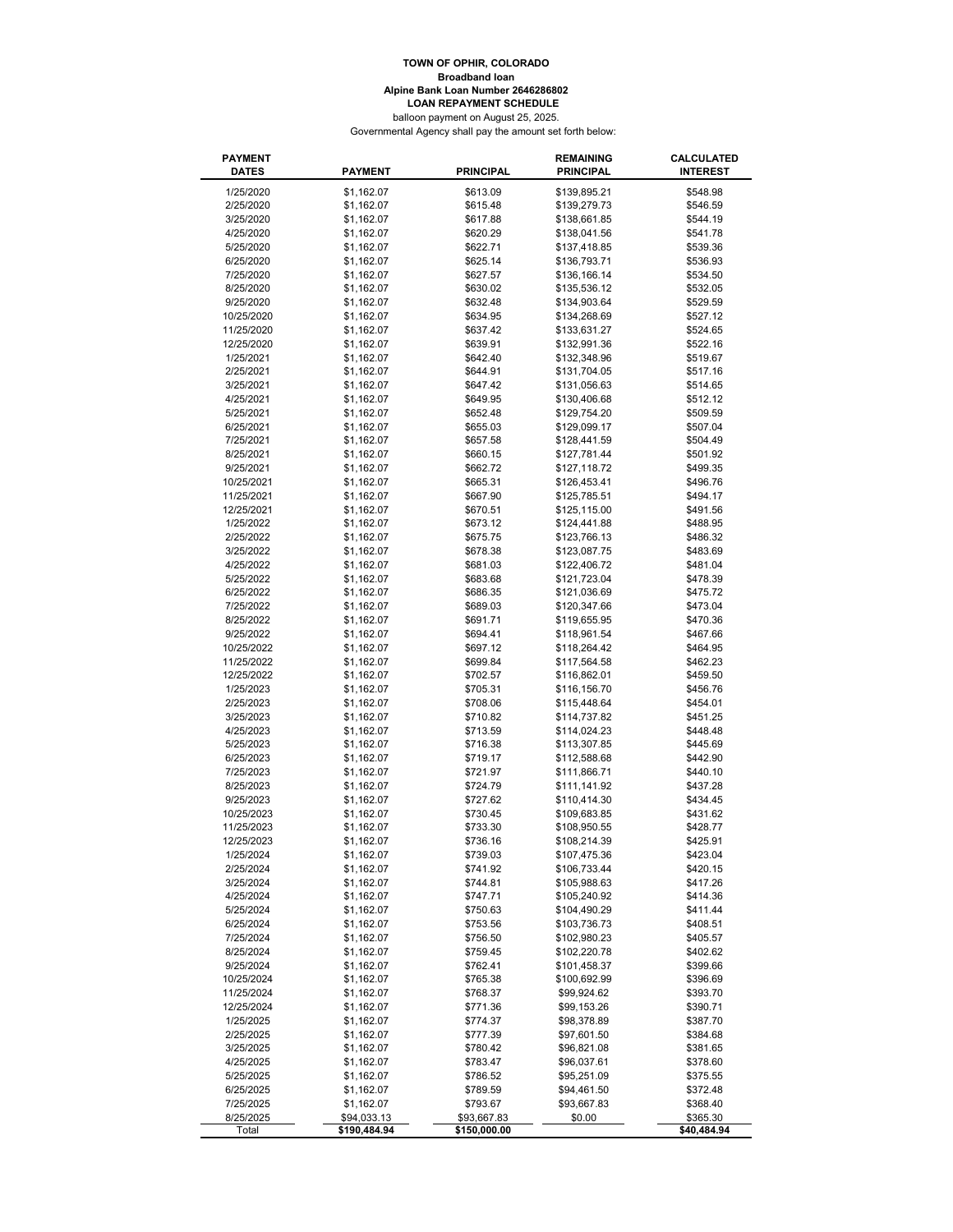**Signature:** *COPTIPIPE TUALL*<br>Corinne Platt (Mar 31, 2021 20:07 MDT) [Corinne Platt](https://na1.documents.adobe.com/verifier?tx=CBJCHBCAABAARbBDAef23MTtnnHFGue9dvx7fG4Q4V4V)

**Email:** mayor@ophir.us

Signature: *[Sydney Roop](https://na1.documents.adobe.com/verifier?tx=CBJCHBCAABAARbBDAef23MTtnnHFGue9dvx7fG4Q4V4V)* 

**Email:** cler k@ophir.us